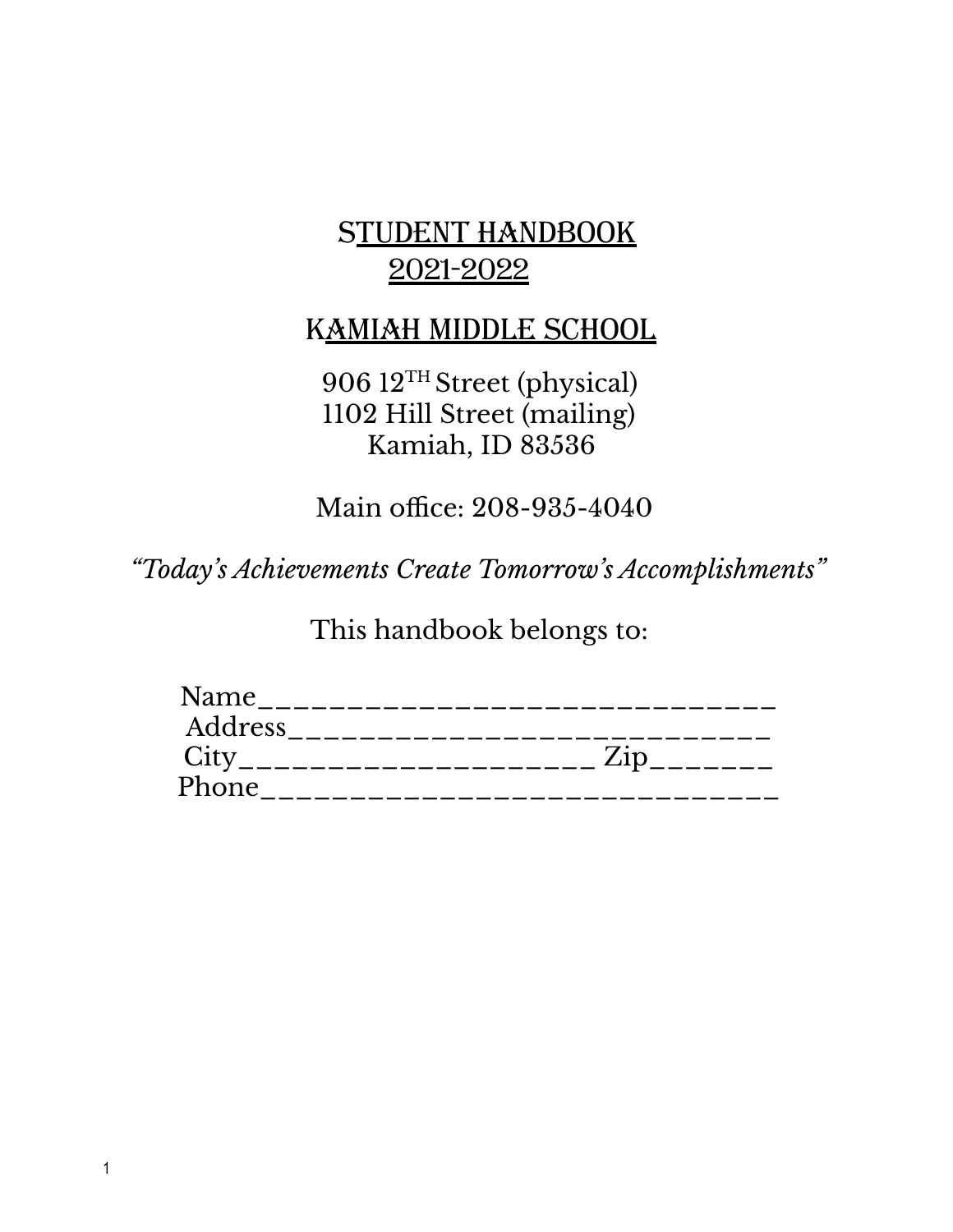#### **Education, A Cooperative Venture Kamiah Elementary and Middle School Student/Teacher/Parent Compact**

As students, teachers, and parents we are reminded of the benefits and value of cooperative planning and combined efforts. When the student, parent and teacher all work together, student achievement increases. Please take a few minutes to review the compact with your child. Feel free to discuss these guidelines with his/her teacher at any time.

#### **TEACHER**

Student achievement is one of our primary goals. Therefore, I will strive to do the following

- 1. Be aware of your child's needs.
- 2. Provide appropriate, meaningful assignments for students.
- 3. Provide necessary assistance to parents so they can help their children with assignments.
- 4. Encourage students and parents by providing information about student progress.
- 5. Help your child grow to his/her fullest potential.

## **STUDENT**

It is important to work to the best of my ability. Therefore, I will strive to do the following:

- 1. Work cooperatively with my classmates, teachers and parents.
- 2. Come to school prepared; ready to complete and return homework assignments.
- 3. Pay attention and do my best to achieve.
- 4. Obey the rules and respect the rights of others.

#### **PARENT**

I want my child to succeed. Therefore, I will encourage him/her by doing the following:

- 1. Establish time for homework and review homework regularly.
- 2. Encourage my child.
- 3. Be aware of what my child is learning.
- 4. Read with my child and let my child read to me.

## **SCHOOL PROGRAMS**

Programs that are offered in addition to the regular academic programs for grade K-8 include the following:

**Special Education** This program is designed to aid those students who have recognized special challenges including learning, emotional, physical, speech, hearing, vision, or any combination of these.

**Title 1** The Title 1 program provides assistance to students who do not qualify for Special Education. Kamiah provides Title 1 assistance to all students through a "school wide" delivery. Assistance is provided to all students as the need is identified by staff and parents.

Additionally, parents may request information regarding the professional qualifications of the student's classroom teacher.

The Kamiah School District, a partnership of students, parents, educators, and community members, is committed to ensuring a safe, nurturing environment where people are challenged to academic excellence, individual responsibility, personal success, and lifelong learning while reflecting community values and respecting diversity.

**No Child Left Behind Act** requires schools to notify parents that they may request information regarding the professional qualifications of their student's teachers and paraprofessionals. Examples of information that may be requested are as follow:

● Has the teacher met the state qualifications and licensing criteria for the grade level and subject area in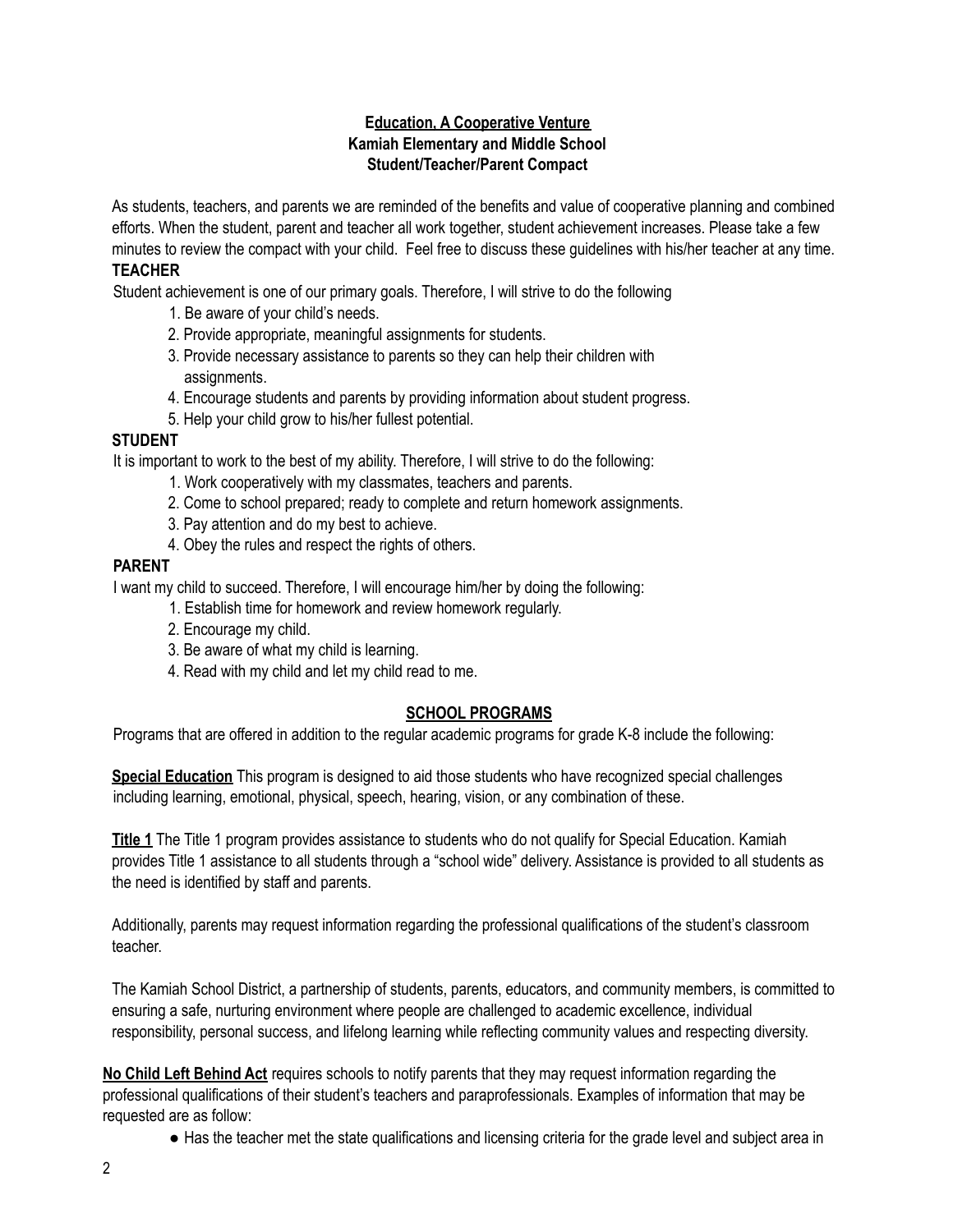which the teacher provides instruction?

- Is the teacher teaching under an emergency or other provisional status?
- What is the baccalaureate degree/major of the teacher?
- Are there graduate certifications or degrees held by the teacher?

● What are the qualifications of the paraprofessionals that provide services to their students? Currently all our teachers are highly qualified within both state and federal guidelines. Parents requesting further information on programs or staffing should contact the building principal.

#### **Administrative Staff**

Christine Cearley, Pre-K-8<sup>th</sup> Principal Stacey Skinner, Secretary

## **Faculty**

| <b>Brooke Martin-4th Grade</b> | Kilee Wilson-6th Grade                    | Jim Engledow-Social Studies                             |
|--------------------------------|-------------------------------------------|---------------------------------------------------------|
| Trisha Skinner-4th Grade       |                                           | Marty Smith-English                                     |
| Lydia Bremer-5th Grade         | Joe Sams- 7th Sci/PE                      | Aeron O'Brien 8th Grade Science                         |
| Jordyn Hagen-5th Grade         |                                           | Nicole Roberts-7 -8 Math Hailey Niemi-Special Education |
| Teresa Chapman-Special         |                                           | Kathryn Chamberlain - Music                             |
| Education                      | Shannon Engledow-Title I Jeff Mercer-Shop |                                                         |
| Genese Simler-Library          | Kylee Lowen-Aide                          | Tammy Bower-Aide                                        |

## **Respect of Faculty and Staff**

We expect every staff member to be treated with respect and dignity, just as the student should receive the respect of the staff. It is imperative that the teacher be in charge of the class. Anything less would lead to a poor educational opportunity for all. A show of disrespect toward a staff member or insubordination on the part of the student will not, under any circumstances, be tolerated. The staff is responsible for supervision of students anywhere on school property and while at school-sponsored activities.

## **Fees**

Activity cards……. \$40.00 (Required for sports participants) Pay to Participate……\$25.00 (Required for sports participants, **PER** sport)

\*Students not purchasing an activity card will be charged normal student prices to attend activities in both the middle and the high school.

## **Kamiah Breakfast and Lunch Program**

The Kamiah School District #304 is participating in the Community Eligibility Program. All Students will receive free meals both at breakfast and lunch. Students can have a second breakfast for \$2.50. A student's second lunch would be \$4.25. Adult breakfast cost is \$2.50. Adult lunch cost is \$4.35..

Lunch for  $4^{th}$  – 6<sup>th</sup> grade is 11:30 a.m. – 11:50 a.m. Lunch for  $7<sup>th</sup>$  &  $8<sup>th</sup>$  grade is from 11:50 a.m.  $-$  12:15 p.m.

All students will sit at assigned tables and will not share tables with high school students. Students will wait in line in an orderly manner.

● All food and drink will be kept in the lunchroom; throwing food will not be tolerated.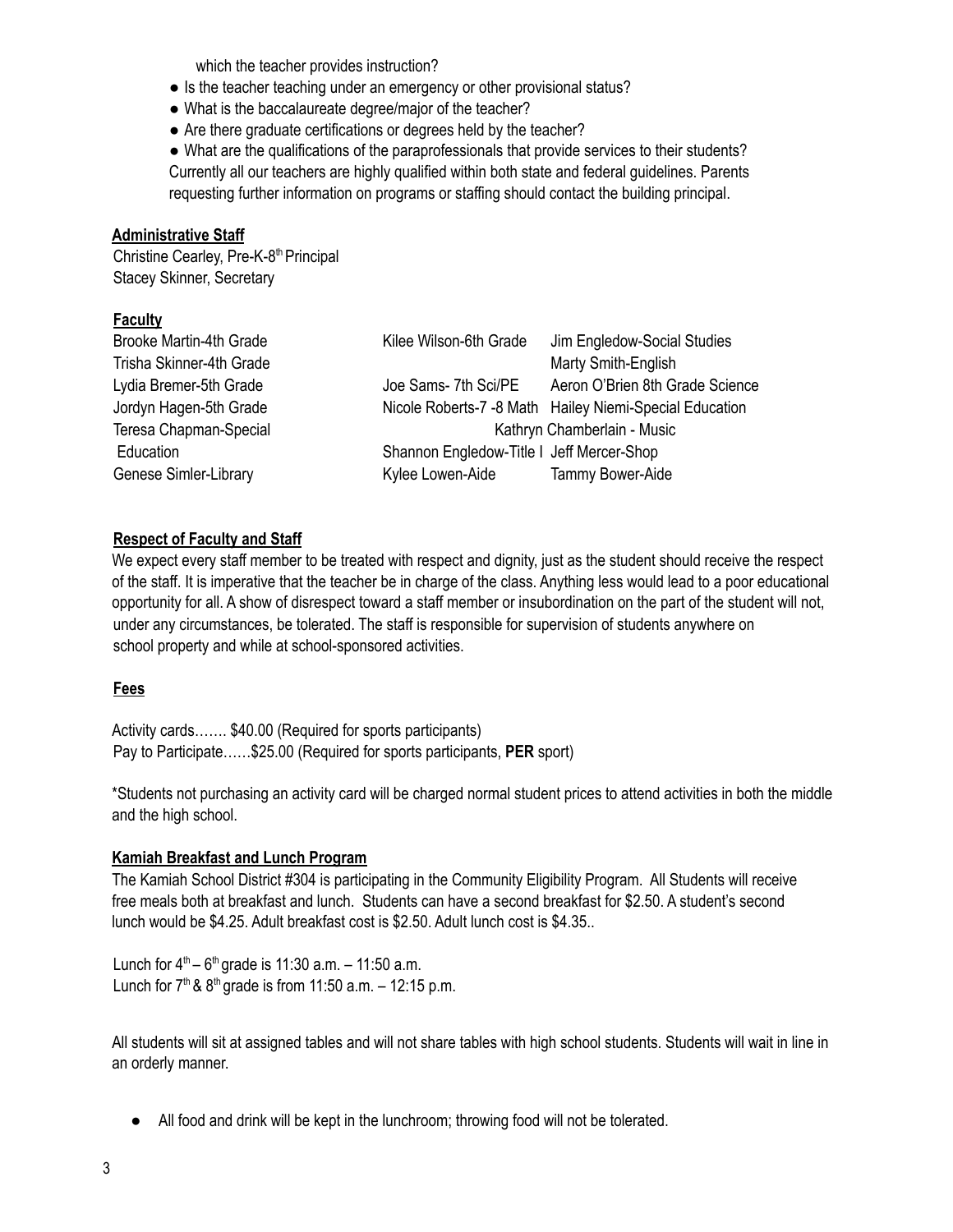- Salad bar quidelines must be followed.
- No outside drinks allowed in the lunchroom.
- At least three items must be taken at breakfast.
- Students will remove hats when entering the lunchroom, and when leaving, will exit through the doors near the restrooms.
- Choosing not to follow these rules will result in eating lunch in an alternative setting. .

## **Lockers**

Lockers will be assigned to  $7<sup>th</sup>$  and  $8<sup>th</sup>$  grade students who are then responsible for the number assigned. There will be no changing of lockers during the school year (unless authorized by the building principal). Students will leave lockers clean inside and out with a proper, functioning and closing mechanism. **Do not leave money or valuables in your locker.** The school cannot be responsible for valuables left in lockers. Students may purchase their own lock but must give the office an extra key or the combination. If students choose to use a lock, they may get one from the office.

## **Kamiah Attendance Policy**

All students are encouraged to have his/her parents or guardians call the school by 9:00 a.m. the day they are absent. If the parent has not called to excuse the absence, the student must provide the school with a note the day they return. The absence must be cleared the day they return. Failure to comply will result in detention and/or loss of credit for work assigned during the unexcused absence.

Tardies A student, who is not seated in the classroom with necessary materials when the tardy bell rings, **and up to 10 minutes past the tardy bell, is considered tardy**. After 10 minutes the student is considered absent. The following policy will be enforced:

Any three tardies during a nine (9) week grading period will result in detention. Each three additional tardies will result in detention. When a student has been assigned three detentions, the next consequence for three tardies will be a one day suspension. The parent and child will meet with the principal for re-entry conference after the day of suspensions. Continued problems will be dealt with as truancy violations.

**Excused Absences** Students will be excused from the school day when they are ill and when illness or a death in their family requires their absence. Any verification of absences by parents must be received within one day after return to school. Only parents or guardians may excuse a student's absence. Medical days of absence verified with a doctor's note are exempt from the 18 days of absence calculation. This note shall be brought to school within three days of the student's return to school following absence. Parents may request a pre-arranged excused absence in advance for extended absences for important family events subject to approval by the school principal. Make-up work will be provided for classes missed. **For a pre-arranged absence the work given in advance is DUE the day the student returns**. After an accumulation of more than 16 absences in a school year, the student and parent will meet with the principal and review the attendance policy and discuss the need and options for improved attendance. Excused absences count toward the accumulated absences.

**Regular Attendance Required of all Students**: Kamiah School District #304 will maintain the 90% attendance policy insofar as it applies to the earning of credit. Absences from any class for any reason including illness or family convenience shall be counted when the percentage of attendance and consequent eligibility for credit is calculated. A student whose attendance at class is less than 90% will be asked to come before the attendance committee for review of absences; parent or legal guardian should also be present. For purposes of this requirement, extraordinary absences shall include absences which are beyond the control of the student and parent. Beyond sixteen (16) days of absence in a school year, the parent and child will meet with the attendance committee to put a plan of action into place for the child.

1. The 90% attendance rule as it applies to earning credits shall be interpreted as allowing only eight absences per class of the same class per semester.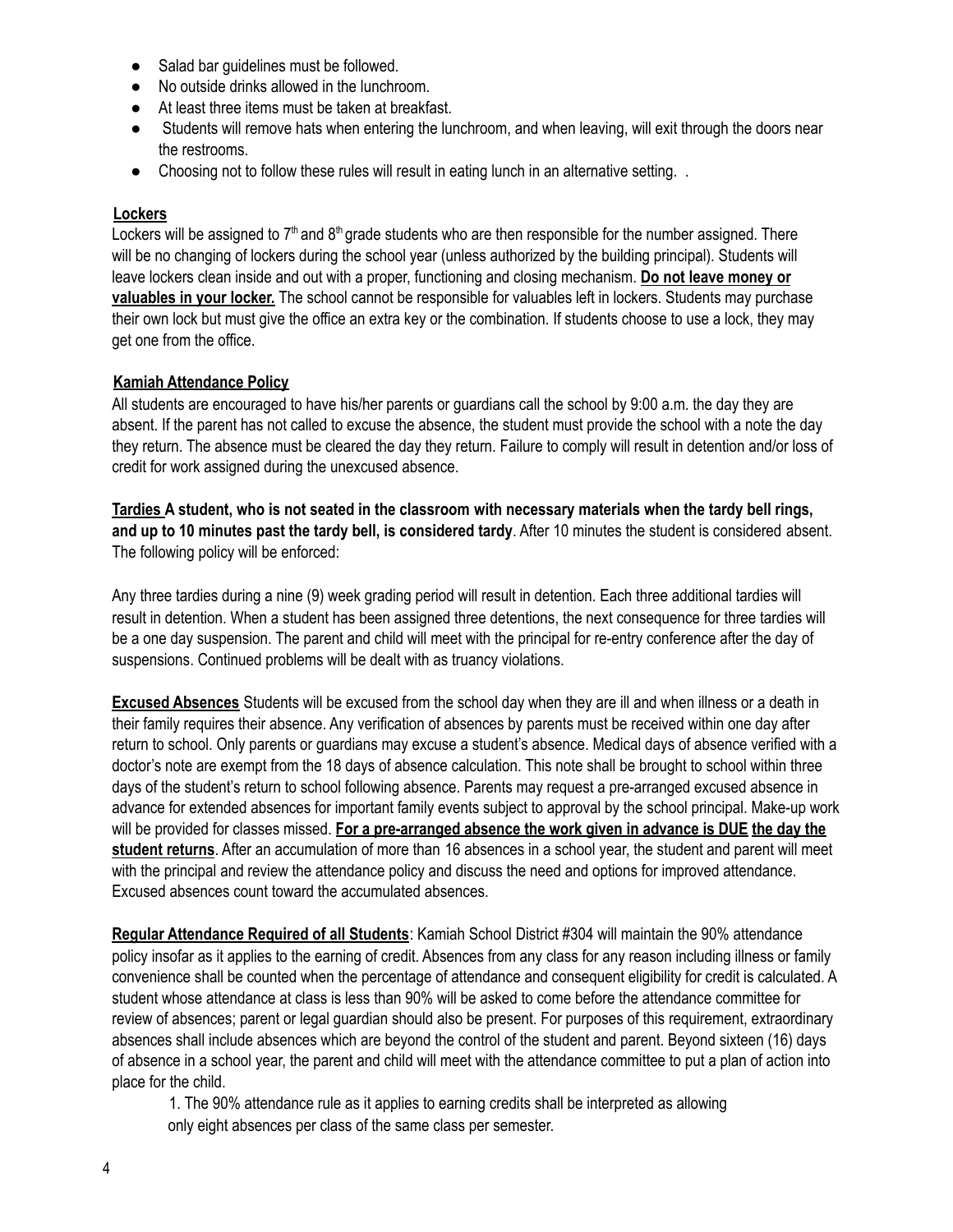2. Parents will be adequately informed of excessive absences and the potentiality of loss of academic credit. Such information will take place in form of a letter mailed out when the student reaches 8 absences. Once the letter is generated it will be mailed on a weekly basis for the remainder of the semester. **\*IF parents wish to contest the decision by the attendance review committee to deny credit**, they must do so within five school days after the decision has been rendered. At 16 days, of absence a letter will be mailed out notifying the parent of potential loss of credit in the class or classes affected by absence.

#### **Withdrawals**

Withdrawals shall be done during regular class time unless a student must be checked out immediately. Students will fill out a "check out" sheet with teacher initials, pay all fines/fees, lunch charges, and return all books.

#### **Grading System**

Each school year is divided into two semesters, which consists of two quarters as set by the school board and administration. The following grades are given:

A-Superior C-Average F-Failure B-Above Average D-Below Average I-Incomplete\*

\*The letter "I" will indicate incomplete work by the student. When an incomplete is given, the students will have ten school days to make up the missing work. Failure to complete all work will result in the issuance of an "F" grade for the incomplete.

#### **Report Cards**

Report cards will go out following the close of each semester. Report cards and progress reports may be mailed home or sent home with the student. The method used will be announced prior to the distribution of progress reports or report cards.

#### **Retention Policy 4-5**

Kamiah Joint School District No. 304 INSTRUCTION 2600 Promotion/Retention/Placement Grades K-5

The Board recognizes that students of the same age are at many intellectual and developmental levels and that these differences are a normal part of human development. Because of these differences, the administration and teaching staff are directed to make every effort to develop curricula and programs which meet the individual and unique needs of all students and allow them to remain with their age cohorts.

It is the philosophy of the District that students thrive best when placed or promoted to grade levels with other students who have compatible age, physical, and social/emotional status. It is our philosophy to promote students who demonstrate effort within those compatibilities. It is equally our philosophy and practice to retain students who do not make a reasonable effort to meet grade level expectations, as long as those expectations are commensurate with the individual student's ability and rate of learning. The RTI team will meet and review academic, social-emotional, and Light's retention scale data when making a decision to retain a student.

The Board recognizes that homeschooled students may opt to attend public school at various ages. A grade level placement decision will be made by a team including the building principal/lead teacher and (2) classroom teachers after reviewing appropriate assessment data given to the student prior to enrollment.

If a parent insists on the child being retained or promoted, a notice will be placed in the child's file that the retention or promotion was a parent decision and not recommended by the school.

The Superintendent will develop a procedure for decision making regarding the determination of Promotion/Retention/Placement.

## **Retention Policy 6-8**

**Kamiah Joint School District No. 304 INSTRUCTION 2605 Advancement Requirements (Grades 6 through**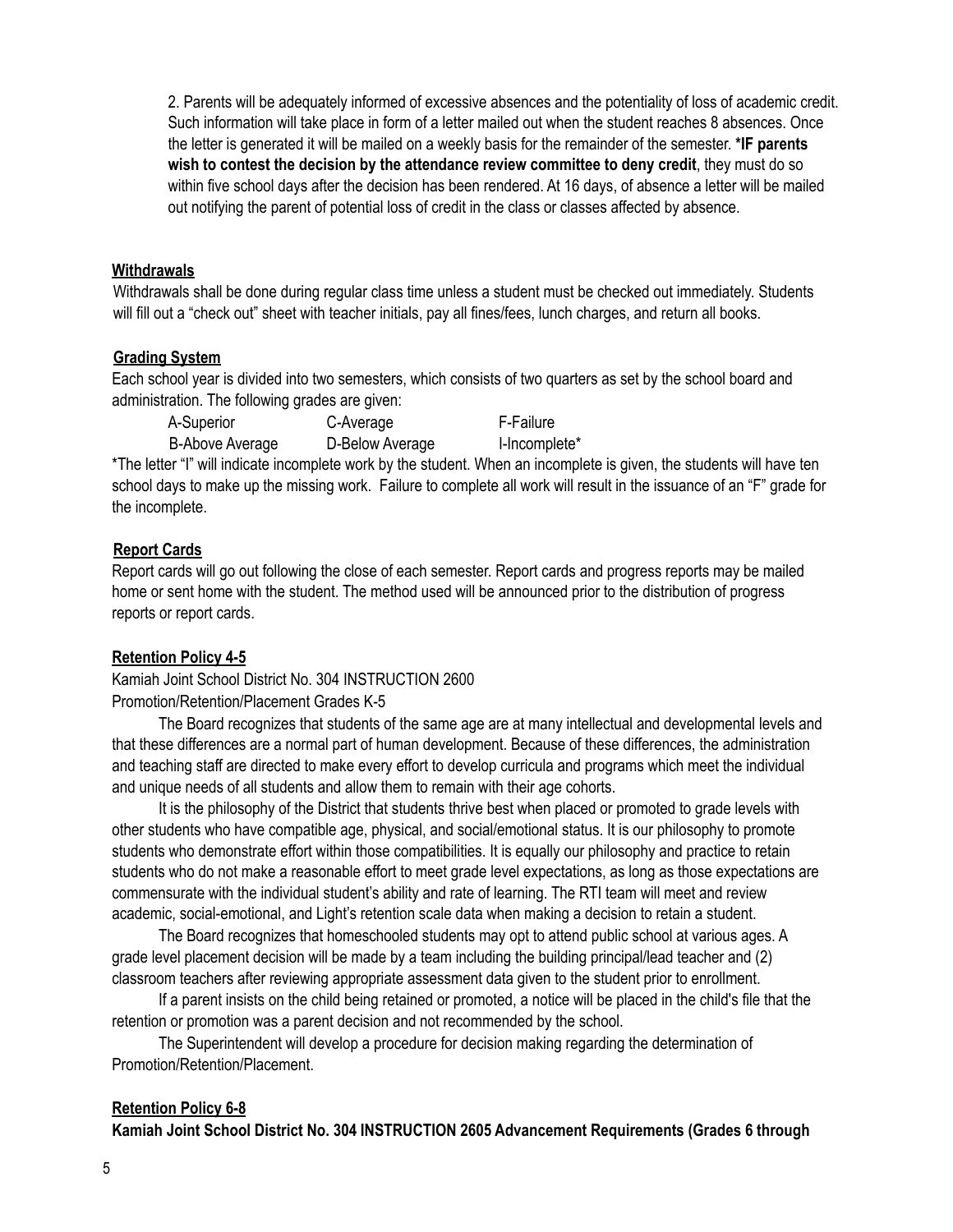The District has established a set of advancement requirements for 6th through 9 th grade students which will act as a guide in helping students move methodically and purposefully on a course that will eventually lead to high school graduation. Therefore, the District sets the following advancement requirements:

1. To advance to the 7th grade, students must earn at least 80 percent of the credits attempted in 6 th grade and be in compliance with the District's attendance policy;

2. To advance to the 8th grade, students must earn at least 80 percent of the credits attempted in 7th grade and be in compliance with the District's attendance policy.

3. To advance to the 9 th grade, students must earn at least 80 percent of the credits attempted in 8th grade and be in compliance with the District's attendance policy; and

4. Students who have failed more than 20 percent of the courses attempted in the 6 th, 7th, or eighth 8 th grade may make up the credits needed to achieve the minimum portion of credits attempted by retaking the necessary course(s) during the summer, online, or through correspondence.

#### **Extra-Curricular Activities**

All middle school students participating in extracurricular activities must read and sign the Kamiah School District Athletics/Activities policy. Parents must read and sign the policy also. Coaches/advisors will provide policy guidelines for each sport/activity. The purchase of a student activity card is required for participation in extracurricular activities. An additional \$25.00 "pay to play" fee will be charged per activity.

#### **Mandatory Drug/Alcohol/Nicotine Testing**

Kamiah School District conducts a mandatory drug-testing program for students who participate in athletic activities, grades seven through twelve (in some cases six). Its purpose is threefold: (1) to provide for the health and safety of all students who participate in athletic activities; (2) to undermine the effects of peer pressure by providing legitimate reason for students to refuse to use illegal drugs or misuse of prescription drugs; and (3) to encourage students who use drugs to participate in receiving an assessment from a State certificated substance abuse counselor, of which all costs will be the responsibility of the parent or legal guardian. All students participating in athletic activities who test positive will have the custodial parent or legal guardian notified so he/she can obtain an assessment from a state certificated substance abuse counselor and follow the recommended program completely. All costs associated with the assessment and the recommended programs are the responsibility of the parent or legal guardian. This policy is in effect from the first day of fall practice and ends after arriving home from the last event in the spring. Students are responsible to abide by the provisions of this policy from the first practice date, as established by the IHSAA to the end of the athletic season. Seasons and activity programs may overlap. Parents and/or guardians of 6th graders must provide authorization for their student to participate in the drug testing program.

#### **Insurance**

Every student participating in a sports program at Kamiah Middle School must carry insurance. School District #304 requires proof of insurance and a signed waiver that has been approved by KMS to be on file prior to participation. The school district has insurance brochures to issue each student, and parents may purchase this insurance for the school year. Each student must participate in the blanket insurance program or provide evidence of adequate insurance coverage. **This is not school insurance**, simply a company offering insurance for the school year.

#### **Check out Procedure**

If students need to leave school at any time during the day, they MUST check out in the office. The office will check with the parent by phone to okay the checkout. If the student returns within the school day, they must check in on the same form.

#### **Text Book Usage**

Students borrowing school textbooks will maintain them in the best possible condition. Students will be expected to pay for any lost or damaged books.

6

9)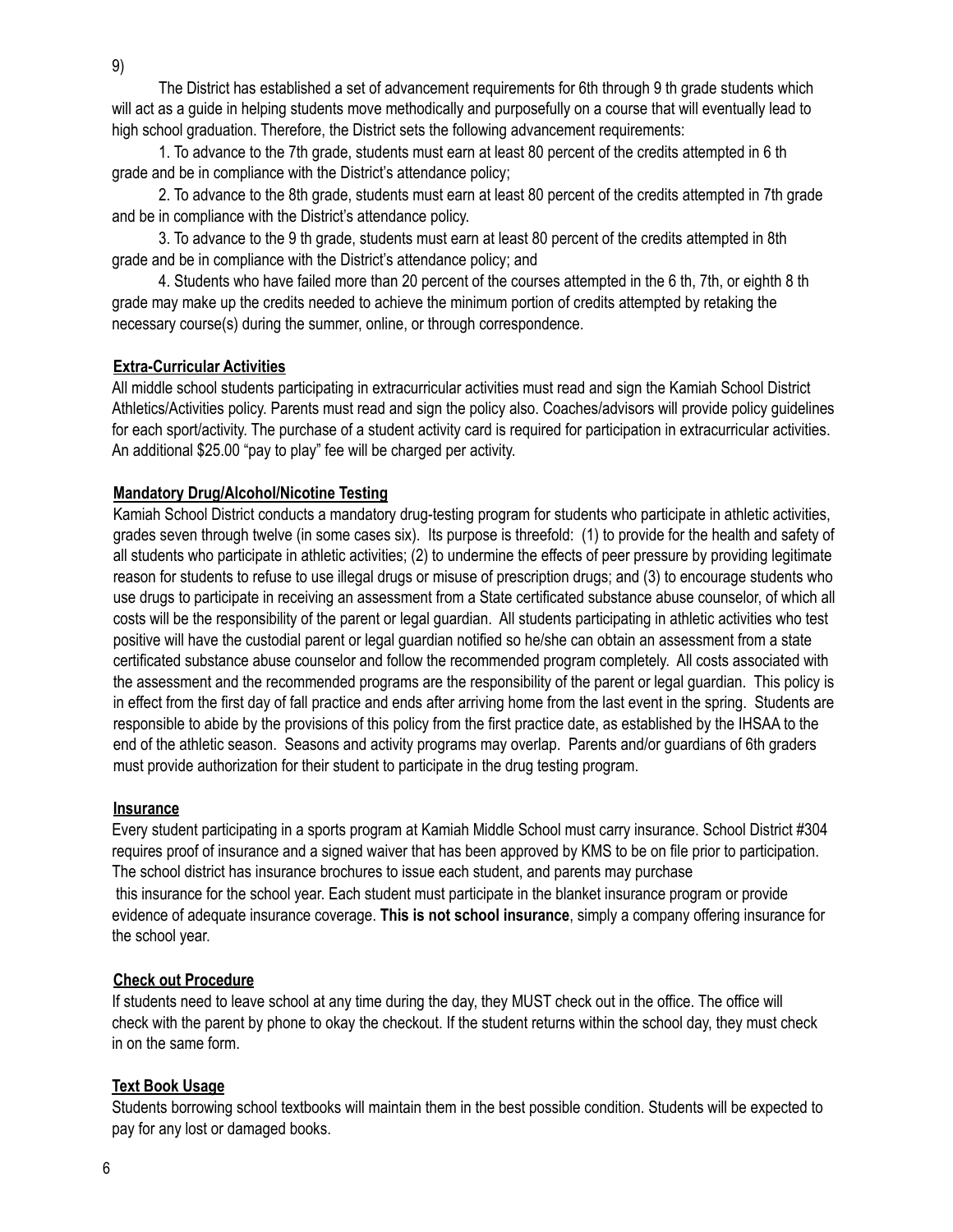## **Social Activities**

The various classes, clubs and organizations at Kamiah Middle School may hold social functions throughout the year, which will be scheduled and arranged as follows:

The faculty/advisor and/or president of any group wishing to plan a social function, money-raising event, etc. will obtain permission from the principal prior to the planned event. At that time, the date of the event will be written on the school calendar in the principal's office. The faculty/advisor of the group/class will be in attendance at all planning sessions for the activity and at the function itself. Attendance at all social activities is limited to Kamiah Middle School students.

## **Dance Regulations**

1. After entering the dance, no student will leave and then re-enter the dance.

2. Without exception, any student suspected of being under the influence of a foreign substance (alcohol, drugs, etc.) will be held until their parents can be contacted and come to school to remove them from the school grounds. If the parents will not and/or cannot come, law enforcement agencies will be called and the student will be turned over to them. The student in question and parent or representative will meet with the appropriate school officials at the earliest possible day following the incident.

3. The school dress code is enforced at all dances and  $8<sup>th</sup>$  grade celebration.

**DRESS CODE:** Inappropriate Dress/Disruptive Dress: The responsibility for the dress and grooming of a student rests primarily with the student and his or her parents and guardians. Attire or grooming depicting or advocating violence, criminal activity, use of alcohol or drugs, pornography or hate speech are prohibited. Kamiah Middle School asks that the students adhere to the following expectations:

- All undergarments will be covered.
- Hats, stocking caps, hoods, bandanas and sunglasses can not be worn in the buildings.
- Sleep wear can not be worn during the school day or activities unless part of a celebration event.
- Shorts/skirts/dresses must be 4 inches above the knee, if shorter, leggings must be worn.
- Shirts must be long enough that when raising the arms the abdomen is not exposed.Shirts with cut outs are not permitted. Tank tops must have a strap width of at least 1 ½ inches.
- Chains on jeans are not allowed.

A student's attire or grooming should not be grounds for seclusion from his or her participation in school classes or programs or in school-related activities. If however, the attire or grooming of a student poses a threat to the health or safety of any other person, or to be disruptive to the educational process, an appropriate solution will be issued..

## **Students Rights/Responsibilities**

As ordained by the Constitution and the laws of the State of Idaho, every student has a right to the full range of educational opportunities provided by our public education system. Those rights cannot be abridged except by law. Each student has the right to be enrolled in any class for which he/she qualifies and adequate facilities exist. Every effort will be made to assign students to classes on the basis of maximum benefit for the students.

## **Staff Duty & Responsibility**

Staff are always on supervisory duty in the building or on the campus. They have the right and the responsibility to stop students for any infraction of school regulations. A student who does not comply with the regulations after being warned, or who is defiant of staff's authority when stopped, will be referred to the administration.

## **Media Center**

The mission of the KMS library is to provide useful educational support services for both faculty and students. The library/media center is a member of the VALNET library consortium, providing students access to books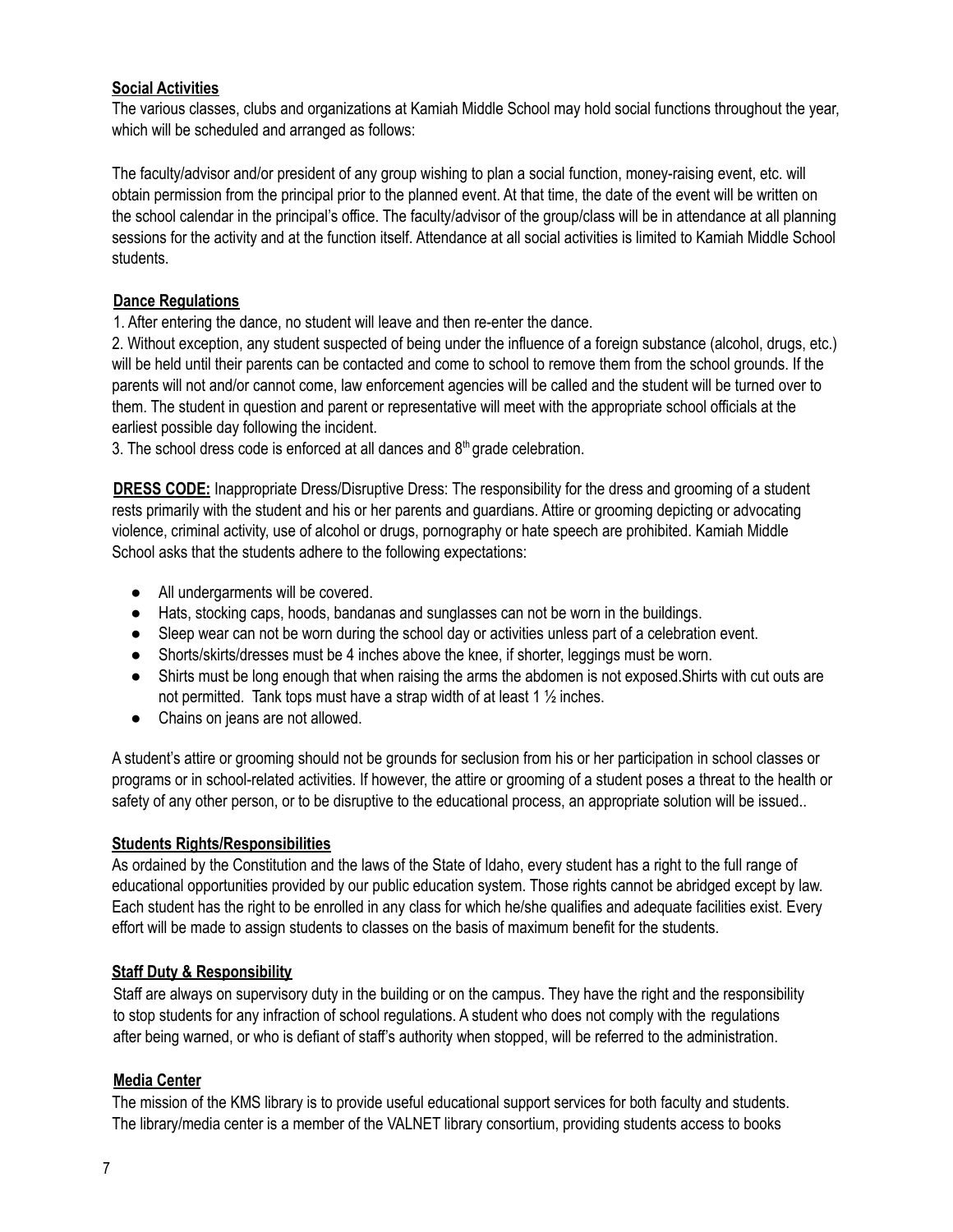and materials at more than 45 other libraries. The library is open for general use before school and after school, as well as during class times. Rules and regulations are as follows:

1. The library is a study zone. Socializing should take place elsewhere.

2. No food or drink allowed in the library.

3. Books may be checked out for a period of four weeks or longer at the discretion of the librarian and may be renewed up to two times.

4. Overdue fines are \$.05 per day. When using inter library loans, you must follow the loan/fine policies of the lending institution.

5. Overdue books and/or unpaid fees will result in withholding of report cards.

## **Printing**

Students must have print approval. The following limited Internet printing rules must apply:

1) print only selections-not entire documents

2) black and white copies only unless teacher/librarian approves of color.

## **Computer Use**

Log on/off, save to the google drive or flash drive.

Do not personalize settings or modify computers in any way.

Do not download software/programs to the computer.

Students will not share or permit the use of their Username and password with anyone.

## **Internet Use**

Primary purpose is research; no general surfing, no chat rooms, no games, no sites with gratuitous sexual content.

## **Kamiah Joint School District #304 STUDENTS 3270P**

## **Acceptable Use of Electronic Networks**

**All use of electronic networks shall be consistent with the District's goal of promoting educational excellence by facilitating resource sharing, innovation, and communication. These procedures do not attempt to state all required or proscribed behaviors by users. However, some specific examples are provided. The failure of any user to follow these procedures will result in the loss of privileges, disciplinary action, and/or appropriate legal action.**

## **Terms and Conditions**

1. All use of the District's electronic network must be either in support of education or research and in furtherance of the District's stated educational goals; or for a legitimate school business purpose. Use is a privilege, not a right. Students have no expectation of privacy in any materials that are stored, transmitted, or **received via the District's electronic network or District computers. The District reserves the right to access,** monitor, inspect, copy, review, and store, at any time and without prior notice, any and all usage of the **computer network and internet access and any and all information transmitted or received in connection with such usage, including email and instant messages.**

1. Privileges: The use of the District's electronic networks is a privilege, not a right, and Inappropriate use of **the District's electronic networks may result in cancellation of those privileges. The system administrator and/or building principal will make all decisions regarding whether or not a user has violated these** procedures, and may deny, revoke, or suspend access at any time. An appeal of such decisions may be **made to the Superintendent within seven days. His or her decision is final.**

2. Unacceptable Uses: The user is responsible for his or her actions and activities involving the network. **Some examples of unacceptable uses are the following:**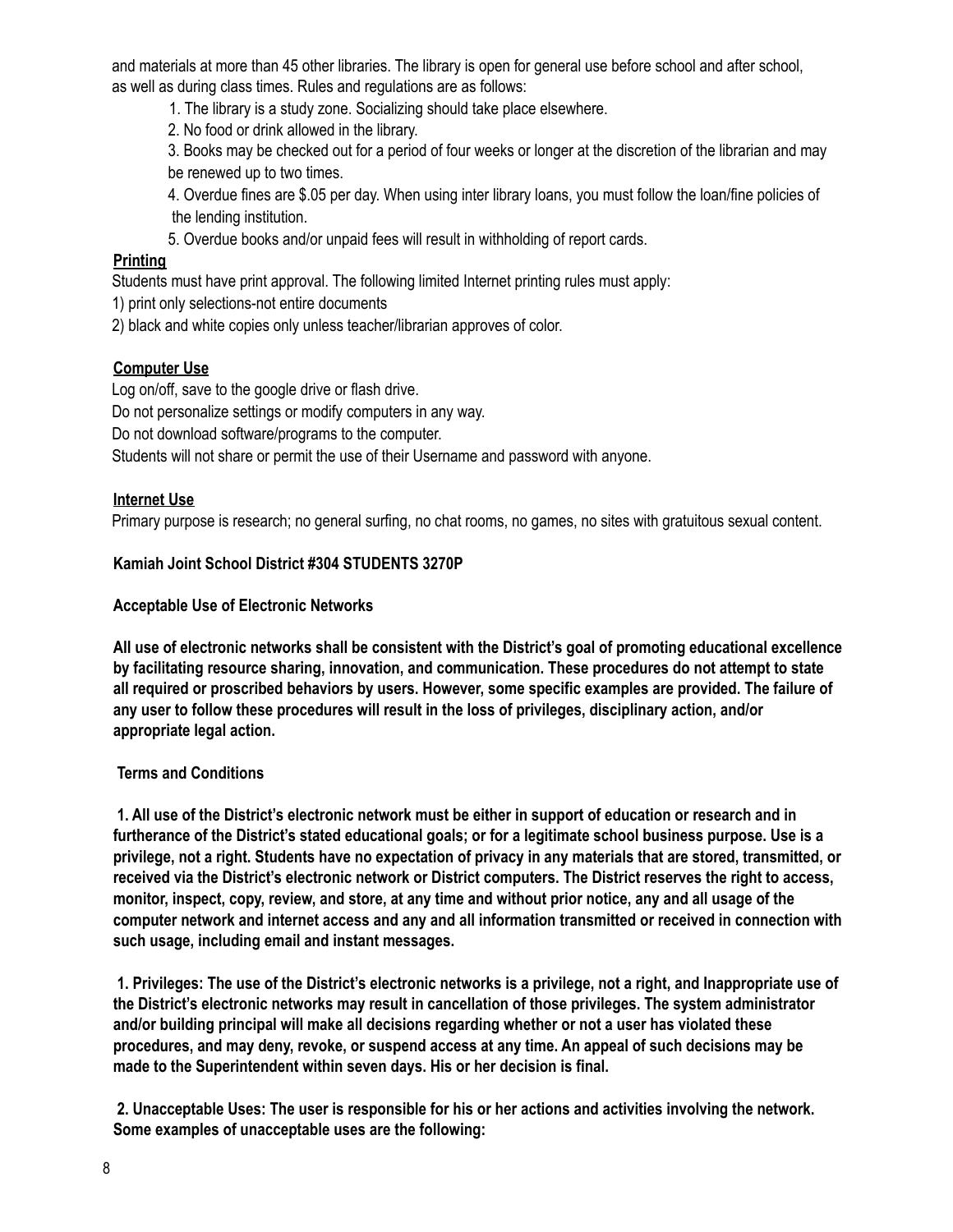**A. Using the network for any illegal activity, or to access websites encouraging illegal activity** including violation of copyright or of contracts, or transmitting any material in violation of any U.S. or State **law;**

**B. Accessing sites which allow or promote online gambling;**

**C. Accessing information pertaining to the manufacture of weapons or the promotion of illegal weapons;**

**D. Uses that cause harm to others or damage property;**

**E. Unauthorized downloading, installation, or copying of software, regardless of whether it is copyrighted or checked for viruses;**

**F. Downloading copyrighted material or trade secret information;**

**G. Viewing, transmitting, or downloading pornographic materials, materials harmful to minors, or other sexually explicit materials;**

**H. Using the network for private financial or commercial activities;**

**I. Wastefully using resources, such as file space or the printer;**

**J. Hacking, attempting to bypass security systems, or gaining unauthorized access to files, resources, or entities;**

**K. Uploading a worm, virus, or other harmful form of programming and other uses the jeopardize 3270P-2 (ISBA 6/20 UPDATE) the security of the network;**

**L. Invading the privacy of individuals, which includes the unauthorized disclosure, dissemination, and use of information of a personal nature about anyone;**

**M. Using another user's account or password or some other user identifier that misleads message recipients into believing that someone other than you is communicating;**

**N. Posting material authored or created by another person, or pictures of another person, or another person's private information or messages without his or her consent;**

**O. Posting anonymous messages or messages using a name other than one's own;**

**P. Using the network for commercial or private advertising;**

**Q. Uses that are commercial transactions;**

**R. Accessing, submitting, posting, publishing, sending, or displaying any inaccurate, abusive, obscene, profane, sexually oriented, threatening, racially offensive, or illegal material;**

**S. Accessing sites which promote violence or depict or describe graphic violence. This includes promotion of self-harm;**

**T. Accessing sites which advocate discrimination or which promote intolerance.**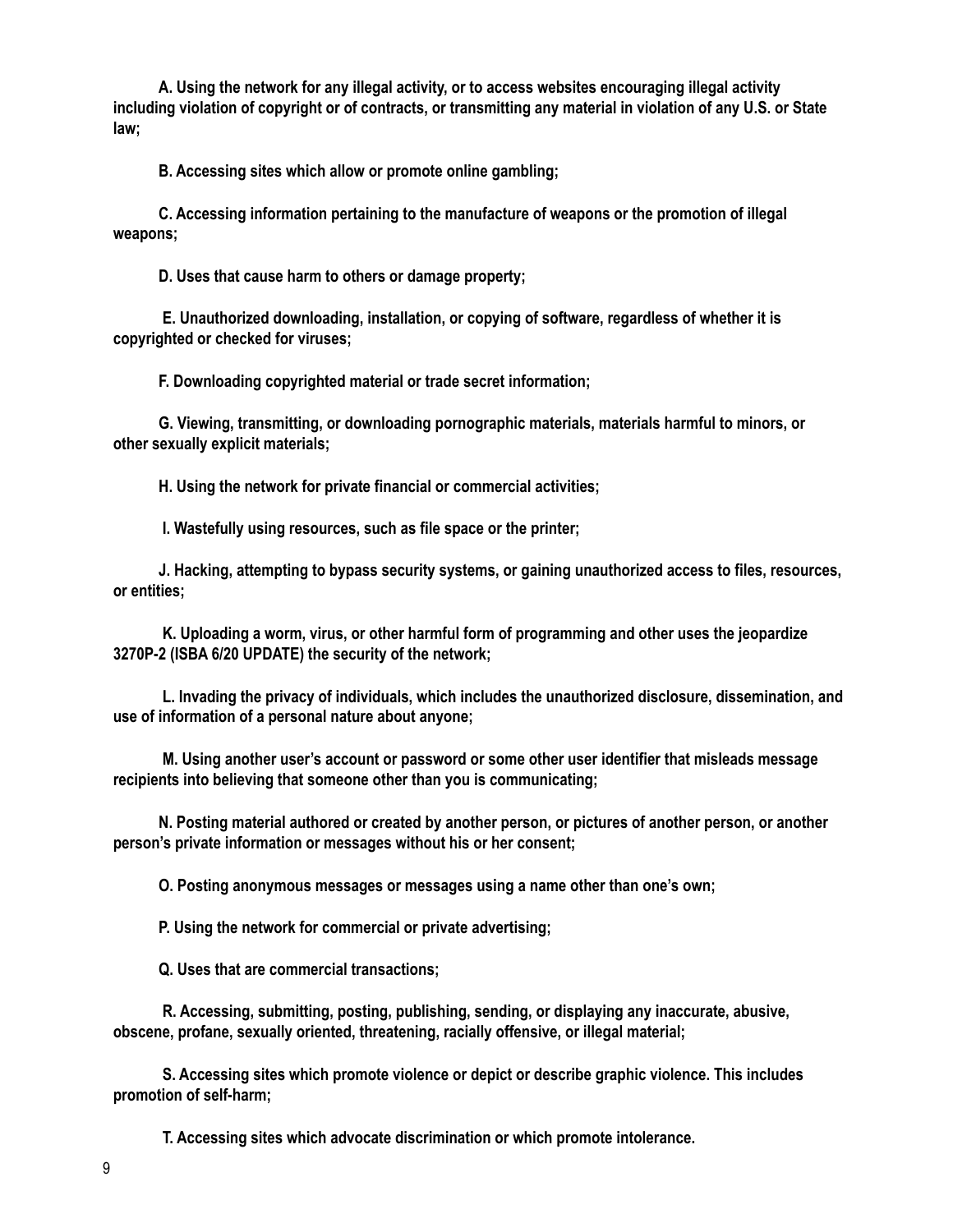**U. Uses amounting to harassment, sexual harassment, bullying, or cyber-bullying;**

**V. Uses that cause harm to others or damage their property, person, or reputation, including but not limited to engaging in defamation;**

**W. Using the network while access privileges are suspended or revoked;**

**X. Promotion of political, personal, or religious causes in a way that presents such opinions as the view of the District;**

**Y. Disclosing identifying personal information or arranging to meet persons met on the internet or by electronic communications;**

**Z. Students are prohibited from using e-mail unless authorized to do so by District staff. Students are prohibited from joining chat rooms or using school equipment or school systems for any such activity,** unless it is a teacher-sponsored activity; and Any other unacceptable uses as outlined in District Policy 3270.

3. Network Etiquette - The user is expected to abide by the generally accepted rules of network etiquette. **These include, but are not limited to, the following:**

**A. Be polite. Do not become abusive in messages to others.**

**B. Use appropriate language. Do not swear or use vulgarities or any other inappropriate language.**

**C. Do not reveal personal information (including the addresses or telephone numbers) of other students or staff.**

D. Recognize that District email is not private. People who operate the system have access to all mail. **Messages relating to or in support of illegal activities may be reported to the authorities.**

**E. Do not use the network in any way that would disrupt its use by other users.**

**F. Consider all communications and information accessible via the network to be private property.**

4. Security: Network security is a high priority. If the user can identify a security problem with the District's **electronic devices or services, the user must notify the system administrator, Internet 3270P-3 (ISBA 6/20 UPDATE) Safety Coordinator, or building principal.**

**The user shall not demonstrate the problem to other users. Users shall keep their account and passwords** confidential. Users shall not use another individual's account. Attempts to log on to the internet as a system administrator will result in cancellation of user privileges. Any user identified as a security risk may be **denied access to the network.**

**5. Telephone Charges: The District assumes no responsibility for any unauthorized charges or fees, including telephone charges, long-distance charges, per-minute surcharges, or equipment or line costs.**

**6. Copyright Web Publishing Rules: Copyright law and District policy prohibit the republishing of text or graphics found on the internet or on District websites or file servers, without explicit written permission.**

A. For each republication on a website or file server of a graphic or text file that was produced externally, there must be a notice at the bottom of the page crediting the original producer and noting how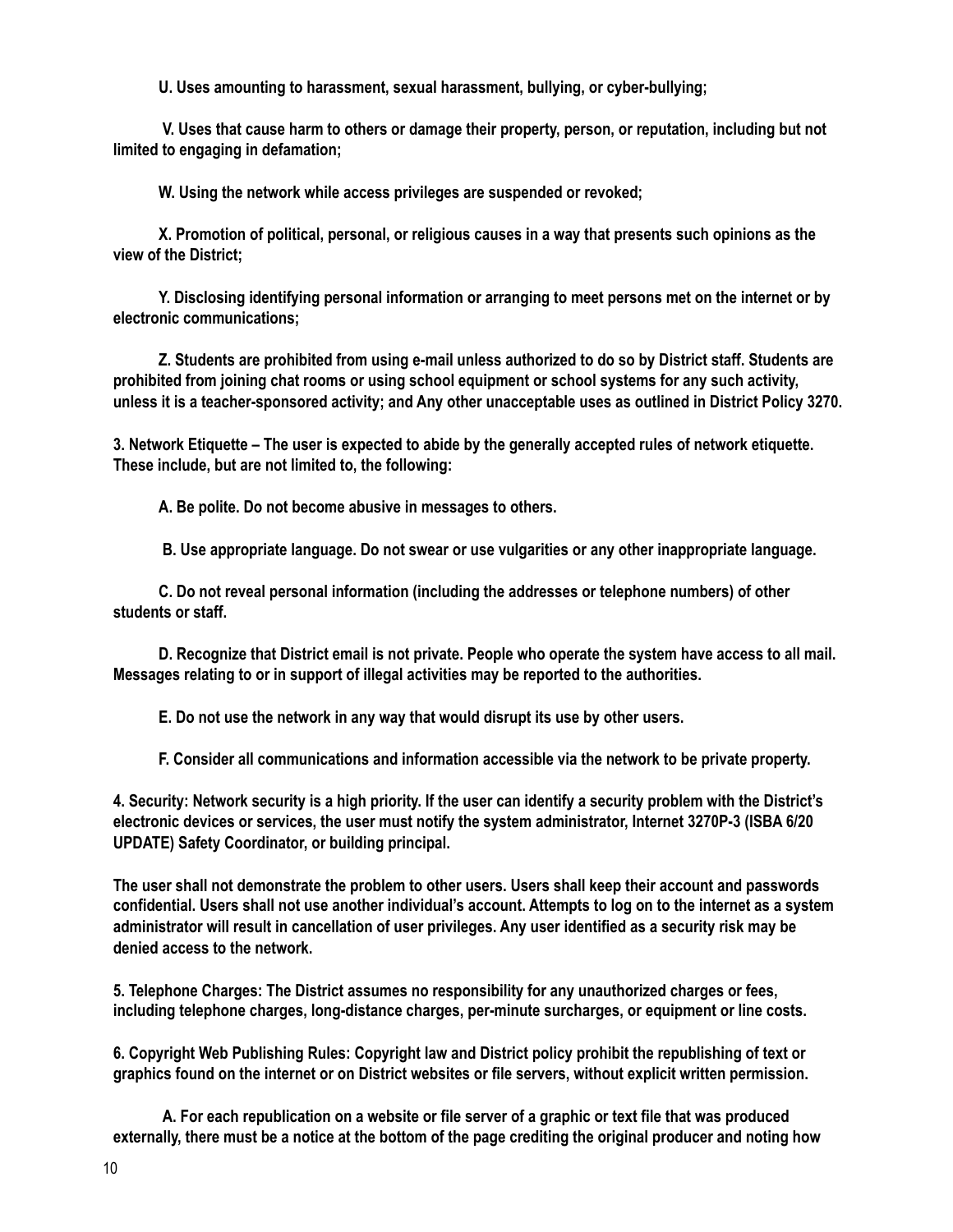**and when permission was granted. If possible, the notice should also include the website address of the original source.**

**B. Students engaged in producing website pages must provide library media specialists with e-mail or hard copy permissions before the website pages are published. Printed evidence of the status of "public domain" documents must be provided.**

C. The absence of a copyright notice may not be interpreted as permission to copy the materials. Only the copyright owner may provide the permission. The manager of the website displaying the material may not **be considered a source of permission.**

**D. The "fair use" rules governing student reports in classrooms are less stringent and permit limited use of graphics and text.**

**E. Student work may only be published if there is written permission from both the parent/guardian and the student.**

**F. Violation of the copyright web publishing rules may result in denial of access to the network.**

#### **7. Use of Email**

**A. The District's email system, and its constituent software, hardware, and data files, are owned and controlled by the District. The District provides email to aid students in fulfilling their duties and responsibilities and as an education tool.**

**B. Email could be subject to public records requests and disclosures depending upon the subject matter of the contents of the email.**

C. The District reserves the right to access and disclose the contents of any account on its system, without prior notice or permission from the account's user. Unauthorized access by any student to an email **account is strictly prohibited.**

**D. Each person should use the same degree of care in drafting an electronic email message that** would be put into a written memo or document. Nothing should be transmitted in an email that would be **inappropriate in a letter or memorandum. 3270P-4 (ISBA 6/20 UPDATE)**

**E. Email from a District account carry with them an identification of the user's internet domain. This** domain name identifies the author as being with the District. Great care should be taken, therefore, in the **composition of such messages and how such messages might reflect on the name and reputation of this** District. Users will be held personally responsible for the content of any and all emails transmitted to external **recipients.**

**F. Any message received from an unknown sender should either be immediately deleted or forwarded to the system administrator. Downloading any file attached to any electronic based message is prohibited unless the user is certain of that message's authenticity and the nature of the file so transmitted.**

**G. Use of the District's email system constitutes consent to these regulations Internet Safety**

**1. Internet access is limited to only those "acceptable uses," detailed in these procedures.**

**2. Staff members shall supervise students while students are using District internet access at school, to** ensure that the students abide by the Terms and Conditions for Internet access contained in these procedures.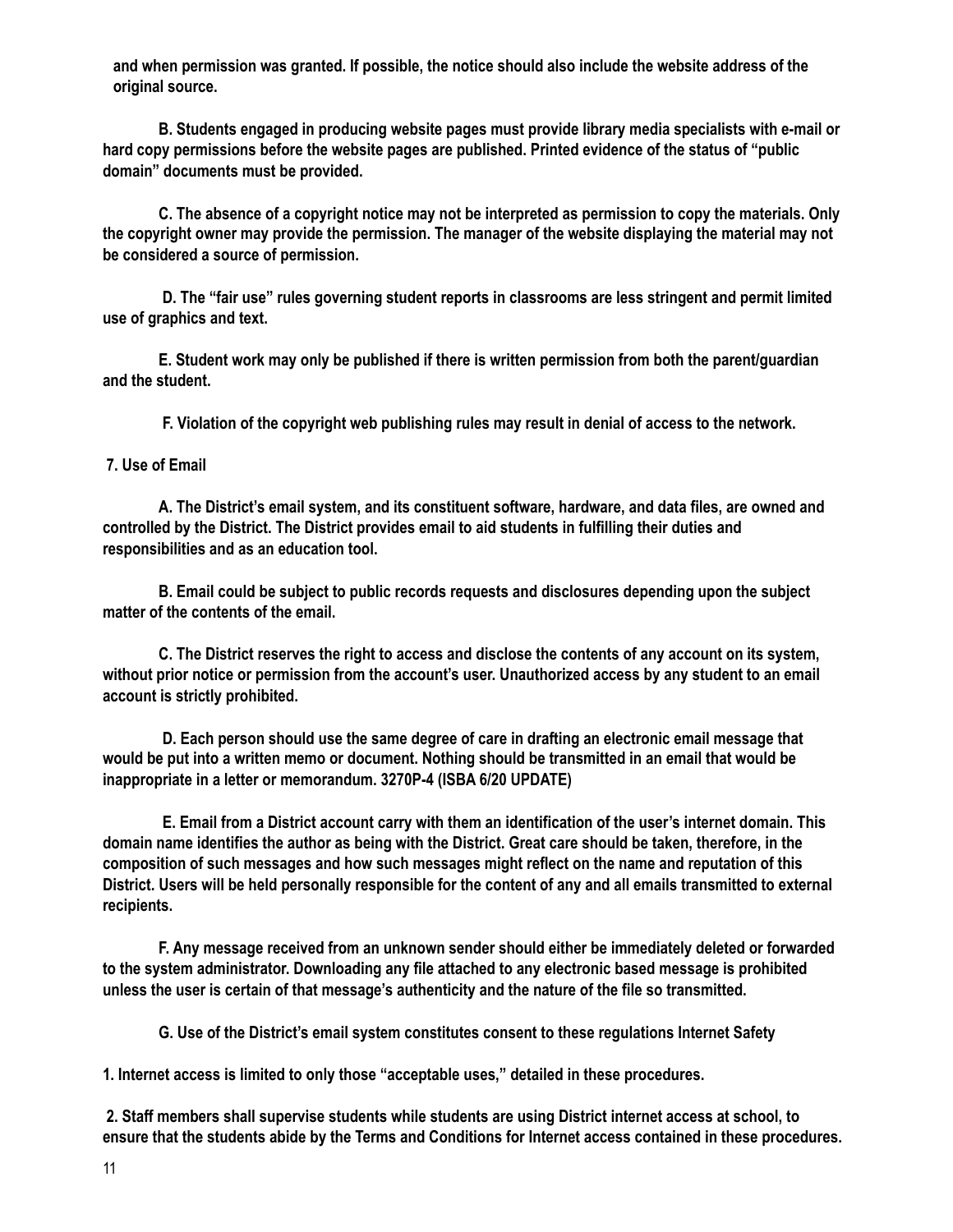3. Each District computer with Internet access shall be equipped with a filtering device that blocks that are **obscene, pornographic, or harmful or inappropriate for students as defined by the Children's Internet Protection Act and as determined by the Superintendent or designee. Students must use the District's filtered network for all online activities on school grounds or using District equipment.**

**4. The system administrator, Internet Safety Coordinator, and/or building principals shall monitor student Internet access Student Use of Social Media Students will be held accountable for the content of the communications that they post on social media locations and are responsible for complying with District policy and procedures for content posted using a District computer, network, or software or when posted during school hours when the student is in attendance at school. Student posts on social media locations outside of school hours and school grounds using a personal computer, network, and software shall be** private as long as they do not enter into the educational setting and interfere with the orderly operation of the school. Posts to social network sites using a District computer, network, or software may be subject to public **records requests. Students may not disrupt the learning atmosphere, educational programs, school activities,** or the rights of others. All of the requirements and prohibitions in District policy and procedure apply to the use of social media on school grounds, through the District network or using District equipment, or as part of **a class assignment.**

**Kamiah Joint School District #304 STUDENTS 3275**

**Students Allowed to Take Devices Home**

**District Provided Mobile Computing Devices**

**The Kamiah Joint School District #304 is committed to providing a safe, rigorous, and engaging learning environment that prepares all students to be career and college ready. Accessing and using technological resources is one of the cornerstones of a 21st century education. This document describes the rules for acceptable use of District-issued mobile computing devices on and off District premises. Using these resources responsibly will promote educational excellence by facilitating resource sharing, fostering creativity, and promoting communication in a safe, secure environment for all users.**

## **Distributing Mobile Computing Devices**

**Before they are issued a mobile computing device, each student must submit an executed Student Agreement** for Mobile Computing Device Use and a copy of the Internet Access Conduct Agreement. Each form must be signed by the student and by their parent or quardian if they are less than 18 years of age.

**The District may provide parent orientations on the mobile computing device program. A student's parents/guardians are encouraged to attend an orientation before the student takes a device home with them.**

Students may take the devices out of Idaho at the discretion of the building principal. The District directs the **Superintendent to establish procedures for students to request permission to take the device with them.**

At the end of the school year, the school will collect all devices from students. At the school's discretion, **students may be issued devices to support summer school programs.**

**The Superintendent shall establish procedures for the maintenance of records regarding the devices, including tracking device inventory and which device is issued to which student.**

## **Care and Safety**

Students are responsible for the general care of the device they have been issued by the District and are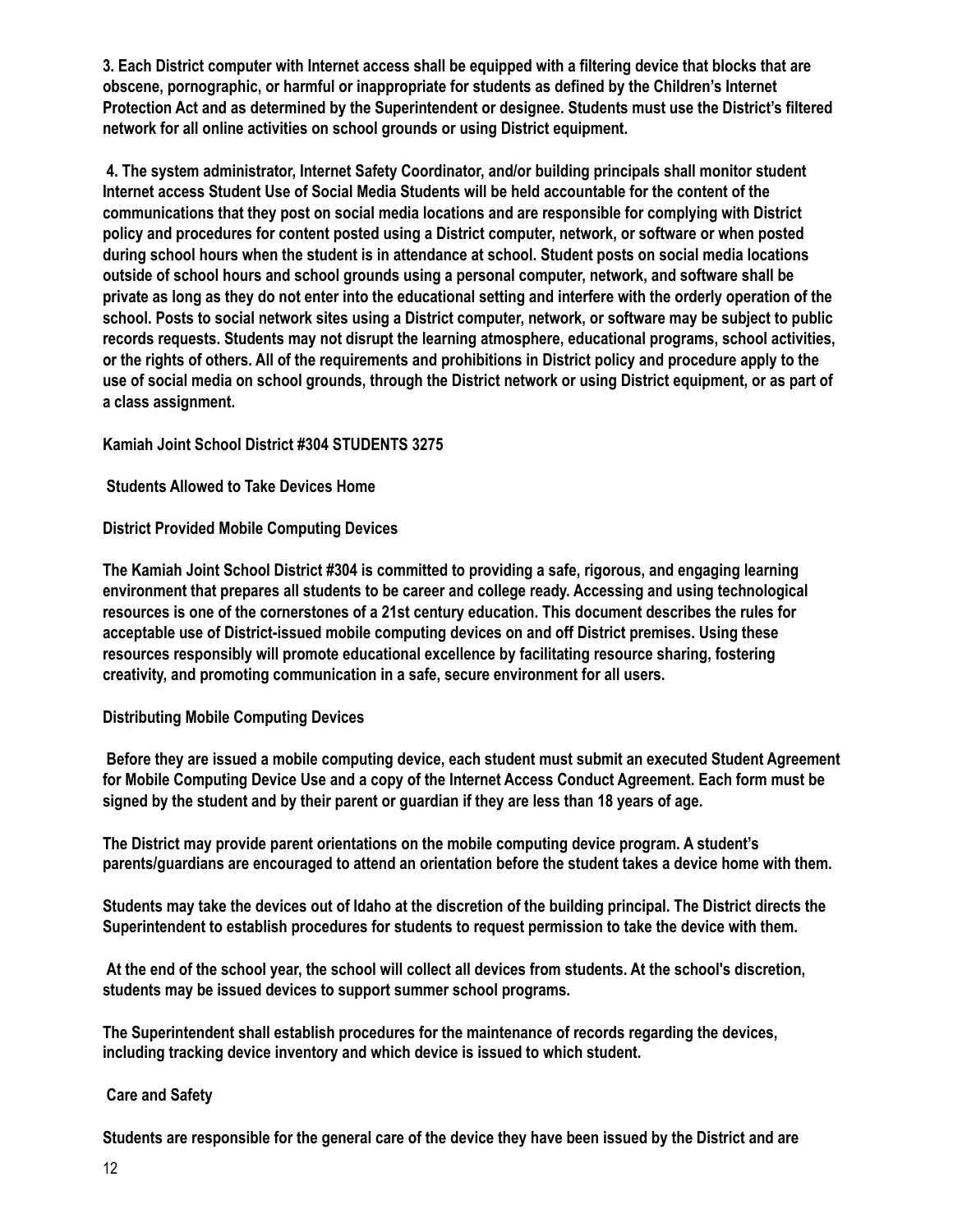**expected to observe the following precautions:**

- **1. No food or drink is allowed next to a device while it is in use;**
- **2. Insert and remove cords, cables, and removable storage devices carefully;**
- **3. Shut down the device when not in use to conserve battery life;**
- **4. Stickers, drawings, or permanent markers may not be used on the device;**
- **5. Do not vandalize the devices or any other school property; 3275-2 (ISBA 12/19 UPDATE)**
- **6. Devices must never be left in any unsupervised area.**
- **7. Students are responsible for keeping their device's battery charged for school each day;**
- **8. Do not place anything near the device that could put pressure on the screen;**
- **9. Clean the screen with an anti-static cloth or any other soft, dry cloth;**

**10. Devices should not be stored in a student's vehicle, or anyplace else subject to extreme temperatures;**

The Superintendent will designate an individual or office at the school level where the devices must be taken if **they break or fail to work properly.**

#### **Use at School**

Devices are intended for use at school each day. Students are responsible for bringing their device to all classes, unless specifically advised not to do so by their teacher. Devices must be brought to school each day in a fully charged condition. Power cords must stay with the device at all times. Repeat failures to comply with **these requirements will result in disciplinary action.**

If students leave their device at home, they may phone their parent/guardian to bring it to school. Students without a device will use a computer in the classroom or a device from the lending pool depending upon **availability and at the administrator's discretion. This includes students whose devices are undergoing repair.**

**Sound must be muted or headsets must be used at all times unless the teacher directs otherwise.**

**Students may use printers in classrooms, the library, and computer labs with teachers' permission during class or breaks. All printing should be limited to educational purposes.**

## **Personalizing Mobile Computing Devices**

**Students may not add options or upgrades to the device, change the operating system, or add unauthorized software or safety controls.**

**Should students or parents/guardians place personalized items on the device in violation of this policy such** items may be accessed or viewed by District staff at any time, for any reason, including randomly selected **device reviews. No content placed on District provided devices is privileged or confidential.**

#### **Managing Files**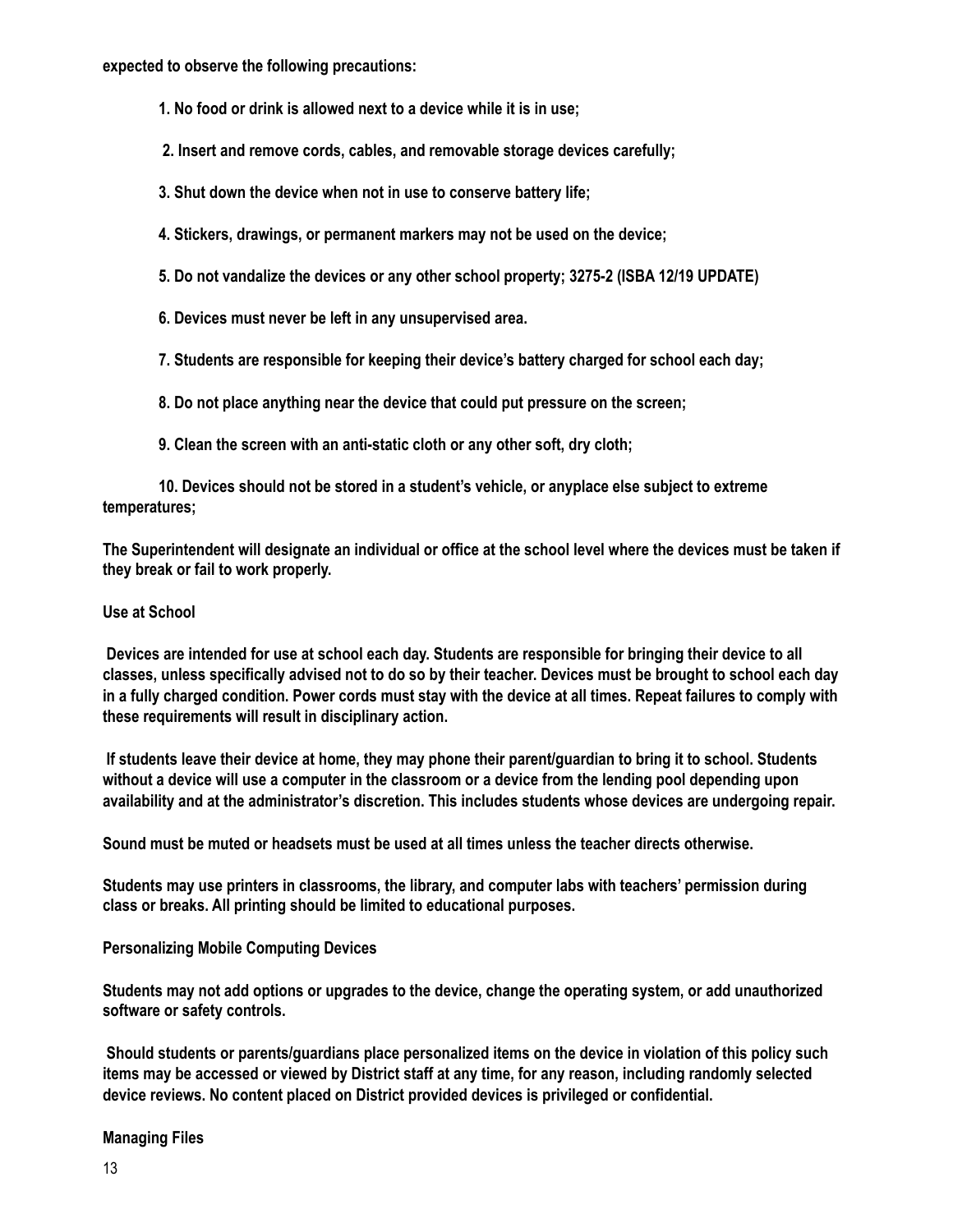Once details are known about the availability of file space that is shared or is backed up automatically, the **Superintendent will set a procedure for where students and teachers should save important documents.**

**Students should also back up their work frequently using removable file storage or by e-mailing important** documents to themselves. It is the student's responsibility to ensure that work is not lost due to mechanical **failure or accidental deletion. Device malfunctions are not an acceptable excuse for not submitting work. 3275-3 (ISBA 12/19 UPDATE)**

#### **Software**

The software originally installed by the District must remain on the device in usable condition and be easily **accessible at all times.**

**From time to time the school may add or update software applications. The licenses for this software** sometimes require that the software be deleted from devices at the completion of a course. Periodic reviews of devices will be made to ensure that students have deleted software that is no longer required in class and that **the school has not exceeded its licenses.**

**All devices will be equipped with anti-virus protection software which will be upgraded regularly.**

It is the responsibility of individual students to be aware of additional software programs and files loaded onto **their device which are required for classes or school activities. Students wishing to load additional software onto a device must first obtain the permission of the school's technology department. Any additional software must be appropriate for the school environment and comply with the Internet Access Conduct Agreement. Violent games and device images containing obscene or pornographic material are banned. The technology department shall determine whether a game is violent, and the student may appeal this decision to the** principal. Each student is responsible for ensuring that only licensed software is loaded onto his or her device.

#### **Inspection and Filtering**

**Filtering software will be used to prevent access to material considered inappropriate or harmful to minors.**

Students may be selected at random or for cause to provide their device for inspection. If technical difficulties occur or unauthorized software or any other violation of District policy is discovered, all files and the hard **drive may be reformatted. Only authorized software will be installed. The District does not accept responsibility for the loss of any software or other materials deleted due to a reformat and reimage.**

Electronic mail, network usage, and all stored files shall not be considered confidential and may be monitored at any time by designated District staff to ensure appropriate use. The District will cooperate fully with local, **State, or federal officials in any investigation concerning or relating to violations of law.**

#### **Remote Access of Devices**

Devices may be equipped with the ability to be accessed remotely in the case of technical problems requiring **remote assistance, missing or stolen devices, or other for any other appropriate District purpose. A student does not need to be asked for permission prior to remote software maintenance.**

#### **Acceptable Use**

Access to the devices is a privilege and not a right. Each employee, student, and parent will be required to **follow the Internet Access Conduct Agreement and the Acceptable Use of Electronic Networks Policy.**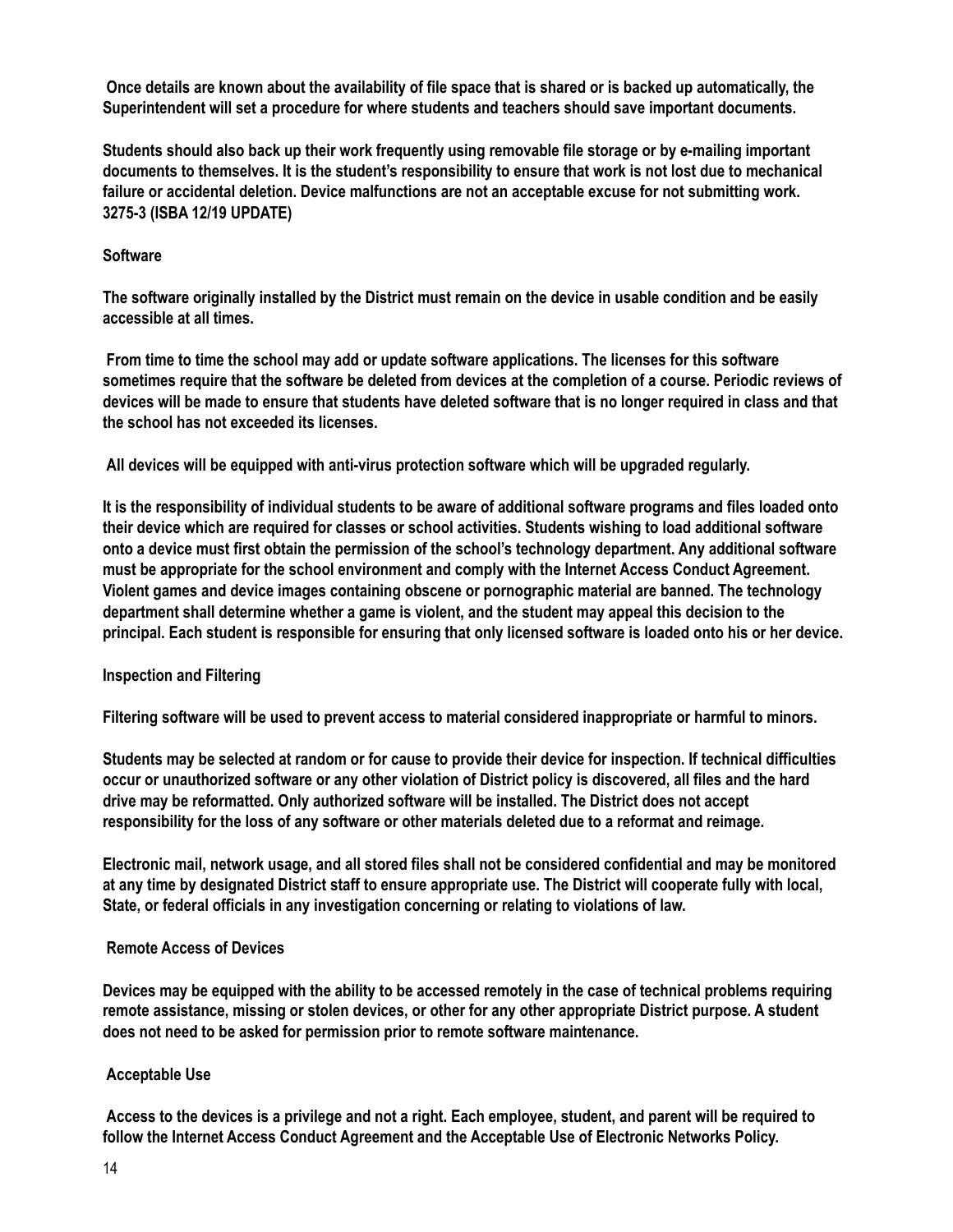Violation of these policies, whether by the student or another party, while the device is in student custody may **result in disciplinary action for the student, possible revocation of device privileges, and/or contacting law enforcement authorities. 3275-4 (ISBA 12/19 UPDATE)**

## **Protecting and Storing Devices**

**Students are expected to password protect their devices and shall keep their password confidential.**

**When students are not using their devices, the devices should be stored in their lockers. Students are encouraged to take their devices home every day after school.**

**Under no circumstances should devices be left in unsupervised areas. Unsupervised areas include the school grounds, the cafeteria, computer lab, locker rooms, library, unlocked classrooms, dressing rooms, and hallways. Unsupervised devices will be confiscated by staff and taken to the building principal's office. Disciplinary action may be taken for leaving a device in an unsupervised location.**

#### **Repair of Devices**

Students are to report all device problems to the building principal. The Superintendent will issue a document **clarifying student or parent responsibility for lost and damaged devices when the details of the District's insurance policy are known.**

#### **Electronic Communication Devices:**

Students may possess electronic communication devices including, but not limited to cell phones, tablets, etc. during the school day from the first bell to the last bell under the following conditions: **Must be turned off, put away, and remain out of sight prior to entering the building.** Electronic communication devices may be possessed and used after school and at school-sponsored or school-related activities. If a student needs to text/call a parent they may ask permission from a teacher or do so in the office. Students in violation of this policy will be subject to disciplinary action, including but not limited to:

\*Item is confiscated and returned to the parent only.

\*It is the responsibility of the student to inform his/her parent that the cell device is being held in the office.

## Office staff will assist students in contacting a parent in cases of forgotten items, illness or emergencies.

## **Kamiah School District Technology/Internet Use Discipline Procedure**

District computers and other technologies are provided to students for educational purposes only. The following is prohibited on district and personal devices: gaming, shopping, social networking, streaming music and videos, personal email and other non-school related internet access. Consequences for violating the district's technology policies will be consistent with the seriousness of the violation and with each school's discipline policies. Student violations will be handled using the following steps but not limited to:

1<sup>st</sup> Violation: Verbal warning by a district staff member

2<sup>nd</sup> Violation: Referral to the building principal, parent notification of the infraction. The building principal may add additional consequences at his/her discretion.

3<sup>rd</sup> Violation: (9) Week account suspension. All internet access will be prohibited. Access to computers/technology may be granted by building principal permission only. Exceptions can be made by the building principal's discretion on a case by case basis. At the end of the nine weeks the student will have an opportunity to use district computers/technology as determined by the building principal.

\*The building principal shall have the final authority to decide whether a student's privileges will be limited, suspended, or revoked based upon the circumstances of the particular case, the student's prior disciplinary record, and any other pertinent factors.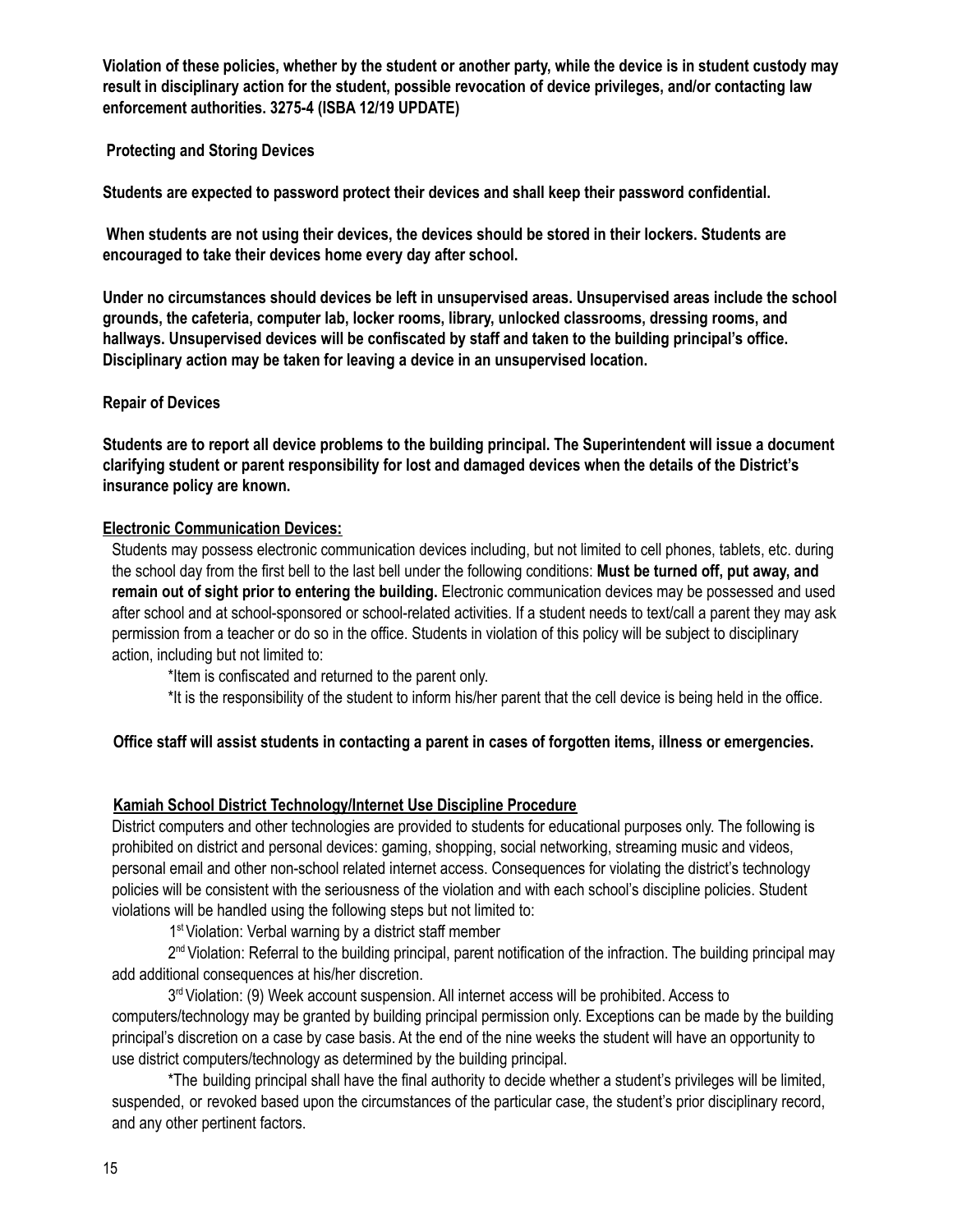## **Contracts and Bills**

The board of Trustees of School District #304 requires that the principal have the responsibility for the Associated Student Body funds. No contracts or bills in the name of the Kamiah Middle School Associated Student Body or any of its sub-organizations will be entered into without the principal's written approval. The teacher or advisor in charge of the organization, prior to approval by the principal, must sign student activities purchase orders.

#### **Fire Drill Procedures**

Fire Drill procedures, routes and exits are posted in each classroom. The exit used will depend on the location of the fire.

# **Kamiah School District Transportation Progressive Discipline Plan**

The Kamiah Joint School District No. 304 Transportation Department utilizes a progressive discipline process to ensure students and staff remain safe. The use of district transportation by students is a privilege and the right to ride may be removed if behavior of the student results in an unsafe environment or frequent discipline infractions occur. Based on the incident severity and frequency, drivers, transportation director, and school administrators follow progressive steps to manage student behavior. The 4 steps below outline the overall process

- 1. Drivers are encouraged to manage students with Positive Behavior Support including positive praise and practicing student expectations.
- 2. If a misbehavior arises, drivers will remind students of expectations for safe behavior on the bus. A note may be sent home or a phone call made as a form of communication with the parents from the driver prior to implementation of progressive discipline.
- 3. Should the behavior continue, a Transportation Discipline Referral will be created and progressive disciplinary action will be taken based on severity and frequency.
- 4. Should the behavior be critical in nature or frequent, immediate discipline will take place including loss of riding privileges for a designated period of time. All transportation suspensions may be appealed to the District Superintendent and then to the Board of Trustees.

Progressive Discipline reasons are categorized into three groups; Minor, Moderate and Critical. Each bus incident can be different and require a different approach to maintain a safe bus environment. The progressive steps in each group provide guidance and consistency with flexibility within each step to provide students with a positive path of learning and improvement. For each group of reasons there is a defined progression of actions.

#### **A - Minor Reasons**

Step 1 (1st occurrence) - The driver will document the 1st occurrence as "minor behavior" on the driver behavior log and date the incident.

● The driver will talk to the student and repeat the bus expectations to help educate the student. The driver may send a note home with the student or call parents.

Step 2 (2nd occurrence) - The driver will document the 2nd occurrence as "minor behavior" on the driver behavior log and date the incident.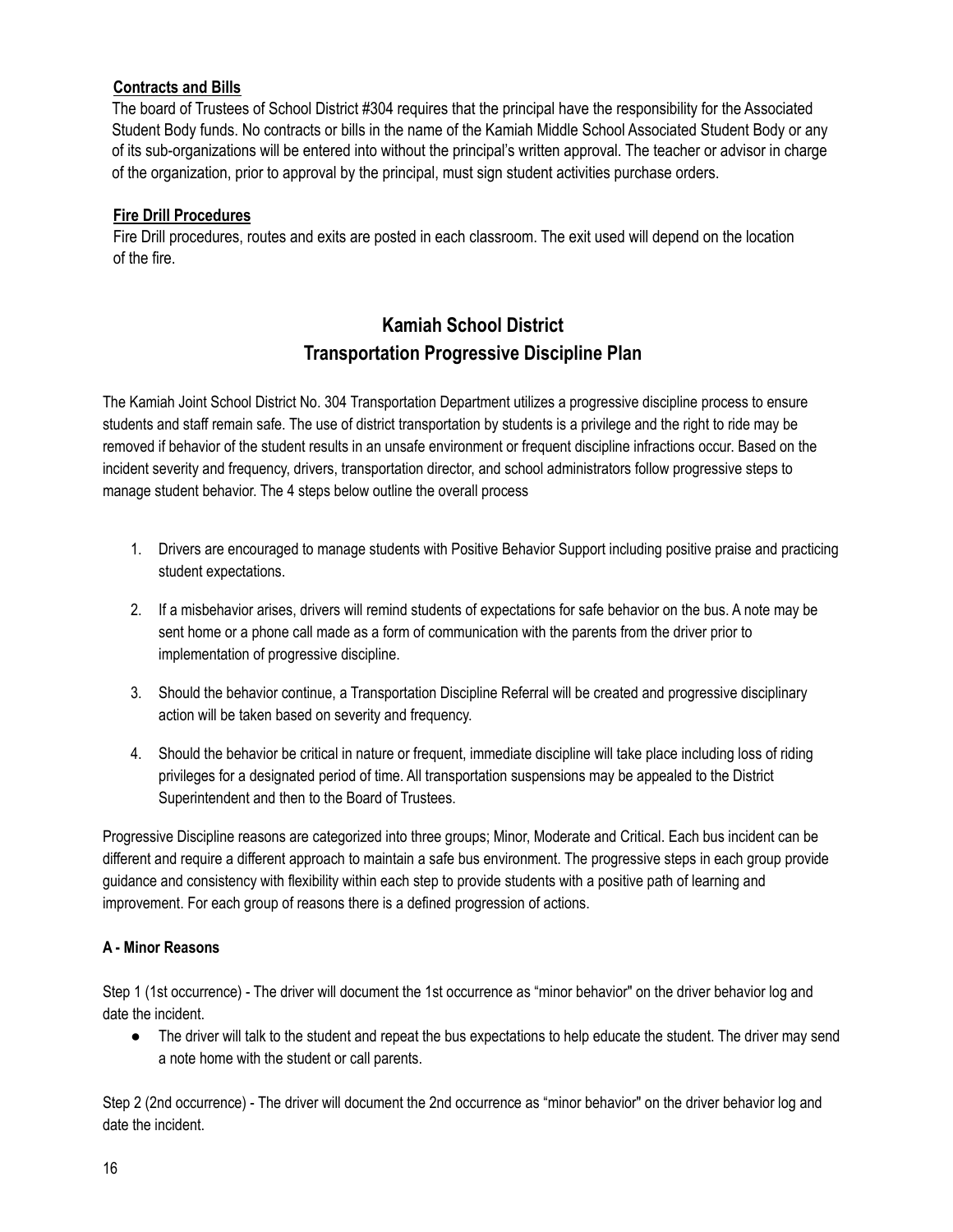The driver will talk to the student and repeat the bus expectations to help educate the student. The driver may send a note home with the student or call parents.

Step 3 (3rd occurrence) - If there is a 3rd occurrence within the same semester the driver will document the incident on the driver behavior log as "continued minor behavior" and the following progressive steps will take place.

- A Transportation Discipline Referral will be completed by the driver and given to the transportation director.
- The transportation director will call the parent to inform them of the incident and ask for assistance in developing an action plan of learning and improvement.
- The transportation director may talk to the building administrator to discuss the most appropriate action. This may result in a meeting (in person or over the phone) between the driver, parent, student, and transportation director if appropriate to develop an action plan of learning and improvement.

Further Occurrences - If there are any further "minor behavior" incidents within the same semester the driver will escalate the referral type to "moderate behavior" and the progressive discipline will increase. **Note:** For "minor behavior" the progression of steps start over at semester.

# **B - Moderate Reasons**

Step 1 (1st occurrence) - The driver will document the 1st occurrence as "moderate behavior" on the driver behavior log and date the incident.

- The driver will talk to the student and repeat the bus expectations to help educate the students.
- A Transportation Discipline Referral will be completed by the driver and given to the transportation director.
- The transportation director may call the parent to inform them of the incident and ask for assistance in developing an action plan of learning and improvement.
- The transportation director may talk to the building administrator to discuss the most appropriate action. This may result in a meeting (in person or over the phone) between the driver, parent, student, and transportation director if appropriate to develop an action plan of learning and improvement.

Step 2 (2nd occurrence) - The driver will document the 2nd occurrence as "moderate behavior" on the driver behavior log and date the incident.

- The driver will talk to the student again and repeat the bus expectations and assign a seat in the front of the bus.
- A Transportation Discipline Referral will be completed by the driver and given to the transportation director and building administrator.
- A School Discipline Referral will be generated, documented into PowerSchool and the building administrator will provide the parent a copy.
- A meeting (in person or over the phone) is scheduled with the parent, student, transportation director, driver and building administrator to address the concern and discuss the appropriate action.
- The transportation director will call the parent and notify them that the student is removed from the bus until this meeting has occurred. The student should not be removed from the bus longer than 1 day until a meeting is scheduled.

Step 3 (3rd occurrence) - The driver will select the "moderate behavior" referral type.

- A Transportation Discipline Referral will be completed by the driver and given to the transportation director and building administrator.
- A School Discipline Referral will be generated, documented into PowerSchool and the building administrator will provide the parent a copy.
- The transportation director will call the parent and notify them that the student is removed from the bus, progressive action starts at 1-5 days as determined by the transportation director.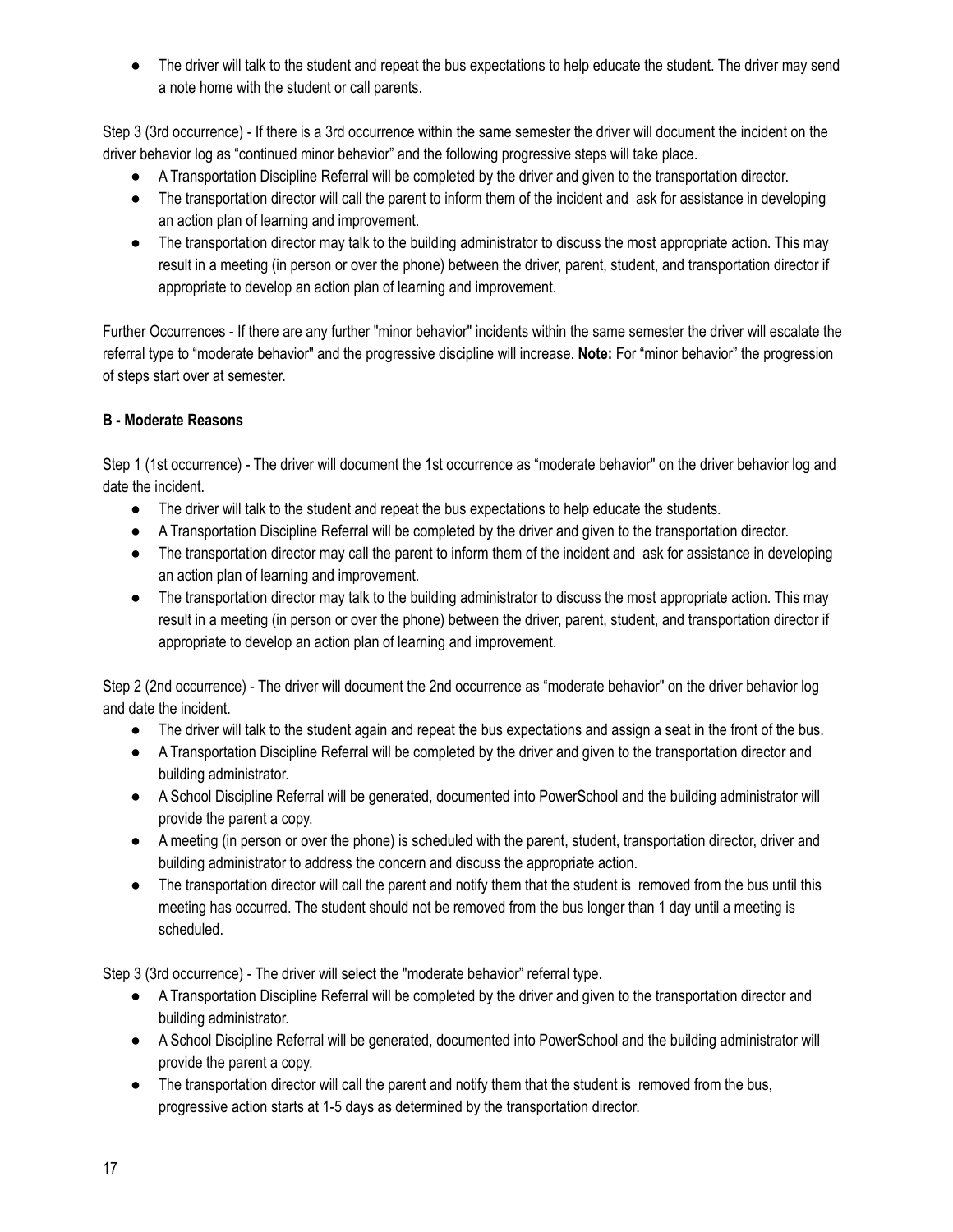The student and parent must have a re-admittance meeting in person with the transportation director, driver and building administrator to reinforce the bus expectations and have a contract signed by all parties that clearly defines the bus expectations and possible future consequences. The meeting will be scheduled and facilitated by the transportation director.

Further Occurrences - If there are any further "moderate behavior" incidents within the same year the student will be removed from district transportation for 4-8 days. **Note:** For moderate reasons the progression of steps will not start over at the semester. Each time a conduct referral type is completed, the action taken must be progressive from the previous action.

\*All Transportation Suspensions may be appealed to the District Superintendent and then Board of Trustees.

## **C - Critical Reasons**

All incidents that fall under the critical reasons category require immediate notification to the transportation director and school administrator. A bus conduct referral type "critical behavior" will also be completed. All actions taken must be clearly communicated to the transportation department and driver.

- A Transportation Discipline Referral will be completed by the driver and given to the transportation director and building administrator.
- A School Discipline Referral will be generated, documented into PowerSchool and the building administrator will provide the parent a copy.
- The transportation director will call the parent and notify them that the student is removed from the bus, progressive action starts at 4-8 days as determined by the transportation director.
- The student and parent must have a re-admittance meeting in person with the transportation director, driver and building administrator to reinforce the bus expectations and have a contract signed by all parties that clearly defines the bus expectations and possible future consequences. The meeting will be scheduled and facilitated by the transportation director.

Further Occurrences - If there are any further "critical behavior" incidents within the same year the student will be removed from district transportation until a meeting is held with the Superintendent. The Superintendent may remove the student from all district transportation for the remainder of the year. **Note:** For critical reasons, the progression of steps will not start over at the semester.

\*All Transportation Suspensions may be appealed to the District Superintendent and then Board of Trustees.

# **BUS CONDUCT REFERRAL REASON DEFINITIONS**

| <b>REASON</b>                                 | <b>DEFINITION</b>                                                                                                                                                                                                                                                                                                                                                            |
|-----------------------------------------------|------------------------------------------------------------------------------------------------------------------------------------------------------------------------------------------------------------------------------------------------------------------------------------------------------------------------------------------------------------------------------|
| A1- Boarding the bus with<br>prohibited items | The following items are not allowed on the bus:<br>Breakable containers (e.g. glass bottles, aquariums).<br>All forms of animal life, with the exception of service animals.<br>Other articles (such as balloons) which could adversely affect the safety of the bus and<br>passengers (i.e. things that cannot be safely secured or causes a distraction to the<br>driver). |
| A2- Distracting the driver                    | It is important to not distract the driver while the bus is in operation, except in<br>emergencies.                                                                                                                                                                                                                                                                          |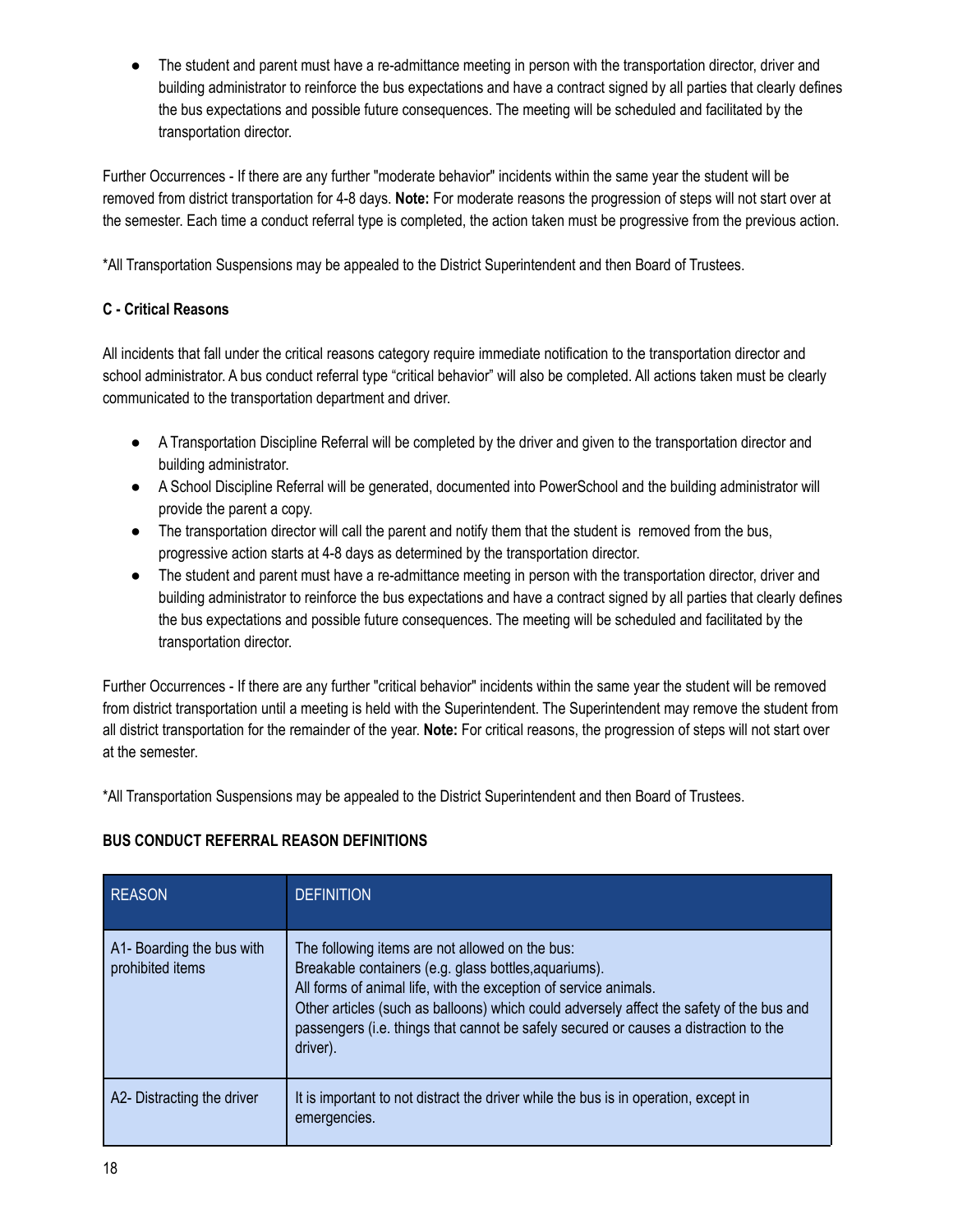| A3- Eating or drinking on<br>the bus         | Eating, drinking and/or chewing gum is prohibited.                                                                                                      |
|----------------------------------------------|---------------------------------------------------------------------------------------------------------------------------------------------------------|
| A4- Not disposing of trash<br>properly       | Any trash should be taken off the bus or placed in the trash can.                                                                                       |
| A5- Not following rules at<br>the bus stop   | Students are not to engage in horseplay and are to respect the property of the<br>homeowners in the area.                                               |
| A6- Not keeping out of the<br>bus aisle      | Students are to remain seated, facing forward while the bus is in operation with their feet,<br>body and all possessions out of the aisle.              |
| A7- Not keeping your hands<br>to yourself    | Overly aggressive play or touching another person.                                                                                                      |
| A8- Not maintaining proper<br>voice level    | No screaming, yelling or other loud noises are allowed that would distract the driver.                                                                  |
|                                              |                                                                                                                                                         |
| A9- Not obeying the bus<br>driver or monitor | The driver is in full charge of the bus and riders at all times. Students are expected to be<br>kind and respectful to fellow students, and the driver. |
| A10- Not sitting properly                    | Students are to remain seated, facing forward while the bus is in operation.                                                                            |
| A11- Not using appropriate<br>language       | Swearing, vulgar comments or inappropriate use of words.                                                                                                |

| B1- Getting off the bus at                      | Students must only get off at their assigned bus stop unless a signed bus pass is given                                                                                                                      |
|-------------------------------------------------|--------------------------------------------------------------------------------------------------------------------------------------------------------------------------------------------------------------|
| the wrong stop                                  | to the driver.                                                                                                                                                                                               |
| B2- Not keeping your head                       | Bus windows are only opened with the driver's permission and are limited to 2 notches.                                                                                                                       |
| or hands inside bus                             | Hands, arms, heads and legs are to be kept inside the bus at all times.                                                                                                                                      |
| B <sub>3</sub> - Not riding the assigned<br>bus | Students must only ride their assigned bus unless a signed bus pass is given to the<br>driver. Parents must call the building to notify the secretary of a change to bus<br>assignment or drop off location. |
| B4- Spraying an irritant on                     | Spraying or applying perfume, deodorants or anything with a strong odor while on the                                                                                                                         |
| the bus                                         | bus.                                                                                                                                                                                                         |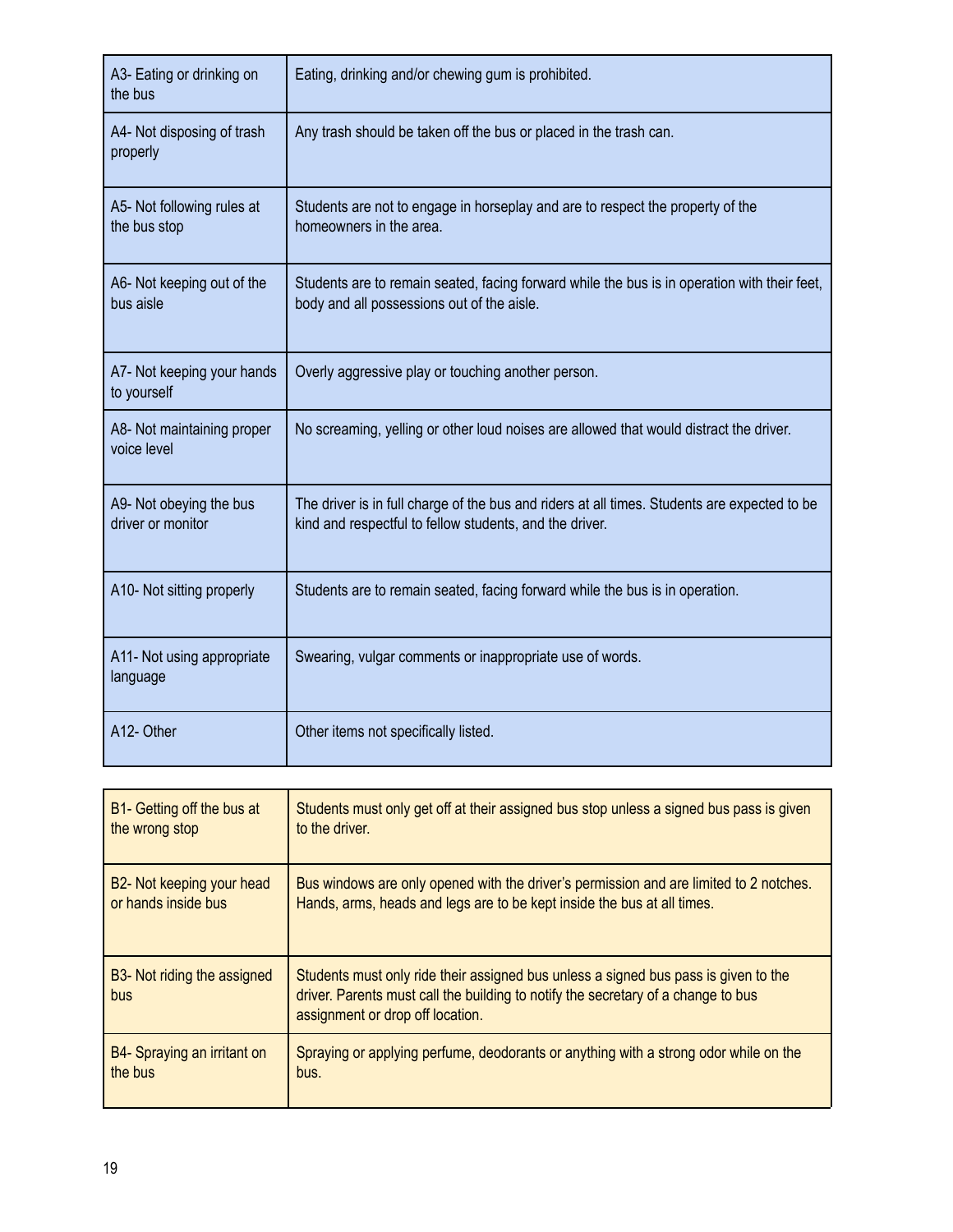| B5- Throwing items on or<br>out of the bus                     | Throwing objects of any kind on, out, in or near the bus is prohibited.                                                                                                                       |
|----------------------------------------------------------------|-----------------------------------------------------------------------------------------------------------------------------------------------------------------------------------------------|
| <b>B6-Other</b>                                                | Other items not specifically listed.                                                                                                                                                          |
| C1- Destruction of district<br>property                        | Deliberately impairs the usefulness of property/destruction of property (tearing, ripping or<br>poking holes in seats/graffiti)                                                               |
| C2- Destruction of personal<br>property                        | Deliberately impairs the usefulness of personal property/destruction of personal property.                                                                                                    |
| C <sub>3</sub> - Fighting                                      | Serious physical contact/injury between two or more students.                                                                                                                                 |
| C4- Harassment,<br>Intimidation, and Bullying                  | To control, embarrass or harm others with taunting words or physical actions. Imbalance<br>of power (physical strength, popularity, ganging up on)                                            |
| C5- Sexual Misconduct,<br>Inappropriate Touching               | Sexual statements, harassment, or touching someone in an unwanted sexual way.<br>Showing someone an inappropriate sexual image or exposing oneself.                                           |
| C6- Using or possessing<br>alcohol, tobacco, or other<br>drugs | Possessing or use of tobacco, vapes, alcohol, or illegal drugs / substances.                                                                                                                  |
| C7- Weapon brought on the<br>bus                               | Possession of knives or guns (real or look alike), including chemical weapons or other<br>protective devices/objects capable of causing an unsafe or perceived unsafe<br>environment or harm. |
| C8-Other                                                       | Other items not specifically listed.                                                                                                                                                          |

- A-Minor
- **B-Moderate**
- C-Critical

## **Transportation To And From School Events**

The district will provide transportation to all school-sponsored activities scheduled outside Kamiah Joint School District #304. All student participants are required to ride the bus to and from these scheduled events. Students on such trips are required to comply with the rules and regulations governing daily school transportation.

In the event a student must travel to an activity from a location other than Kamiah Middle School, due to child visitation requirements, the student's parent/guardian must make prior arrangements with the school administrator. In the event the building administrator is not available the coach may approve the request.

If a student participant wishes to ride home with his/her parent or guardian, arrangements must be made by the parent/guardian directly with the coach/advisor. The parent/guardian may transport only their child(ren). Under no circumstances will student participants be allowed to transport themselves.

#### **Family Rights And Privacy Act of 1974**

Kamiah Schools maintain confidential information about pupils and their families for legitimate educational purposes including instruction, guidance, and research. Educational amendments of 1974 provide that parents may review and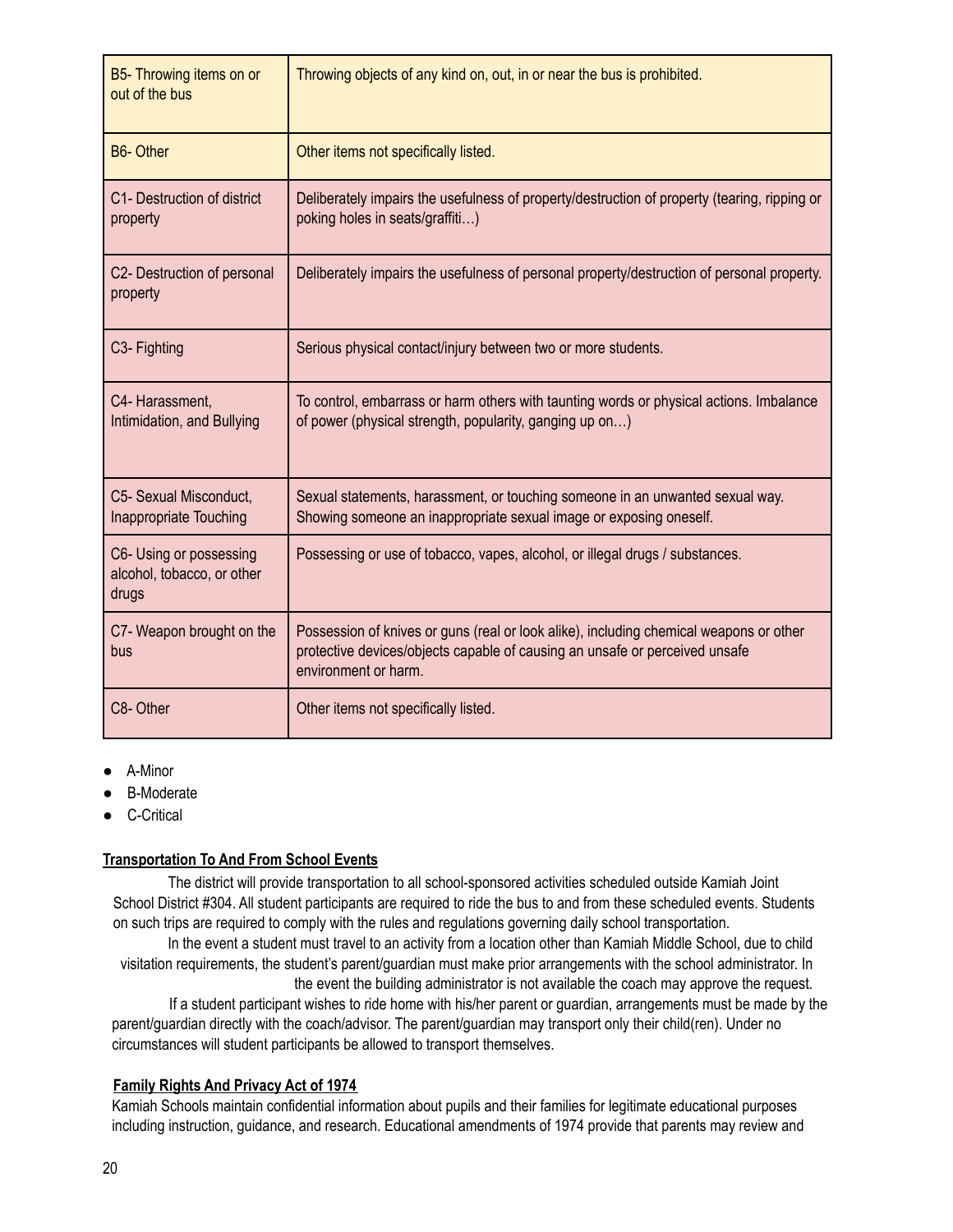inspect all official records and data directly related to their children. This right is given to parents or any student 18 years or older to inspect and review any and all records.

Exemptions to immunizations are allowed -- including medical, religious or philosophical as outlined in Idaho Code 39-4802.

## **Medication at School**

If your child must have medication of any type given during school hours, including over-the-counter (OTC) drugs, you have the following choices:

1. You may come to school and give the medication to your child at the appropriate time.

2. You may obtain a copy of the District 304 medication form from the school nurse or

school secretary. Complete the form by listing the medication(s) needed, dosage, route (oral, eardrops, etc.), and the time the medication is to be administered. The secretary cannot administer any medication without the medication form being filled out and signed. Prescription medications must be brought to school in a pharmacy labeled bottle which contains instructions on how and when the medication is to be given. Over the counter medications must be received in the original container and will be administered according to the written instructions.

3. You may discuss with your Physician an alternative schedule for administering medication. For the school to administer any medication, the parent must have the medication form completed and the medication must be received in the original container. In fairness to those giving the medication and to protect the safety of your child, there will be no exceptions to this policy.

**DO NOT SEND THE MEDICATION WITH YOUR CHILD.**

**All students are required to follow Kamiah School District #304 Policies, even if the policies are not stated in this agenda!**

# **Title IX Process**

**Title IX is a federal civil rights law passed as part of the Education Amendments of 1972. This law protects people from discrimination based on sex, including sexual harassment and sexual assault, in education programs or activities that receive Federal financial assistance.**

# **Title IX states that:**

*"No person in the United States shall, on the basis of sex, be excluded from participation in, be denied the benefits of, or be subjected to discrimination under any education program or activity receiving Federal financial assistance."*

# **What is Sexual Harassment?**

- **● Quid pro quo by an employee;**
- **● Unwelcome conduct that is so severe, pervasive and objectively offensive**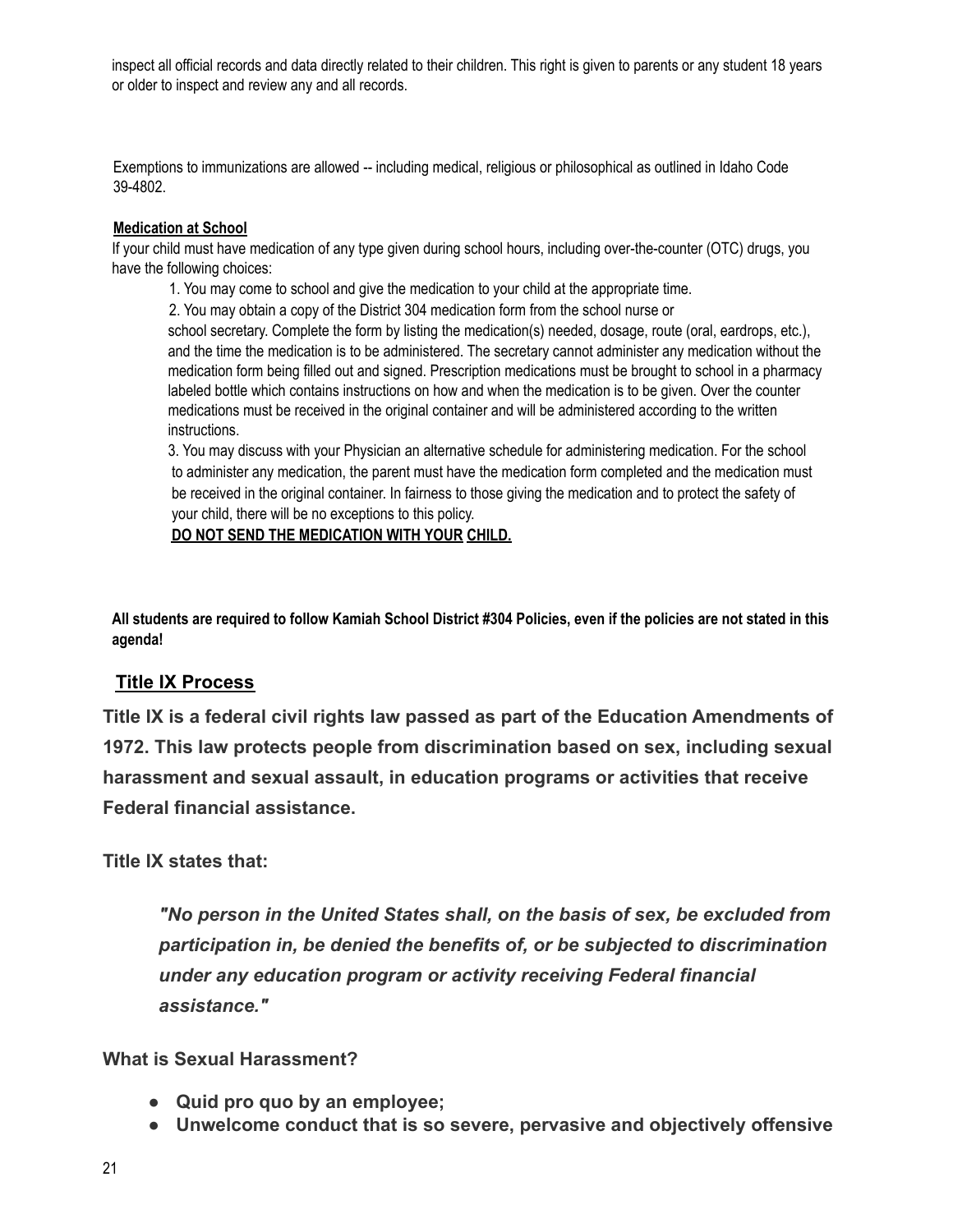**that it effectively denies a person equal access to a school's education program or activity; and/or**

**● Sexual assault as defined by the Clery Act, and dating violence, domestic violence and stalking as defined by the Violence Against Women's Act.**

**More information may be found here:**

**[https://www2.ed.gov/about/offices/list/ocr/docs/tix\\_dis.html](https://www2.ed.gov/about/offices/list/ocr/docs/tix_dis.html)**

**Kamiah School District's Title IX Policy can be found here:**

**<https://www.kamiah.org/wp-content/uploads/2020/09/Policy-3085-Title-IX.pdf>**

**Title IX Sexual Harassment Grievance Process can be found here: <https://www.kamiah.org/wp-content/uploads/2020/10/3085P-Title-IX-Procedures.pdf>**

**To File A Complaint: Contact the Title IX Coordinator**

**Dr. Benjamin Merrill bmerrill@kamiah.org 1102 Hill St. Kamiah, ID 83536 1-208-935-2991**

# **Provisions for Disciplinary Action**

Violations of school, civil, or state laws, or acts which bring discredit to the school, faculty, and administration will be grounds for discipline. Due process shall be afforded any student before any disciplinary action may be taken. Administration will be responsible to afford the due process and issue necessary disciplinary action.

# **Weapons Policy**

Please refer to the section on Weapons Policy, Policy NO: 541.

**Expulsion:** Denial of attendance at any single subject, class, activity, or any full schedule of subjects, classes or activities for an indefinite period of time. An expulsion also may include a denial of admission to, or entry upon, real and personal property that is owned, leased, rented, or controlled by the school board. The Board of Trustees may deny attendance at any of its schools by expulsion for just cause. "No pupil shall be expelled without the Board of Trustees having first been given written notice to the parent/guardian of the pupil, which notice shall be the grounds for the proposed expulsion and the time and place where such witnesses and submit evidence on its behalf, and to cross-examine any adult witnesses who may appear against him." (Section 33-205, Idaho Code) Due process procedures will be followed in all expulsions. The handicapping condition of an identified special education student will be taken into consideration prior to initiating the expulsion of the student.

## **Harassment, Threats & Intimidation**

Please refer to pages on Harassment Policies "Hazing, Harassment, Intimidation, Bullying, Cyber Bullying."

## **Sexual Harassment**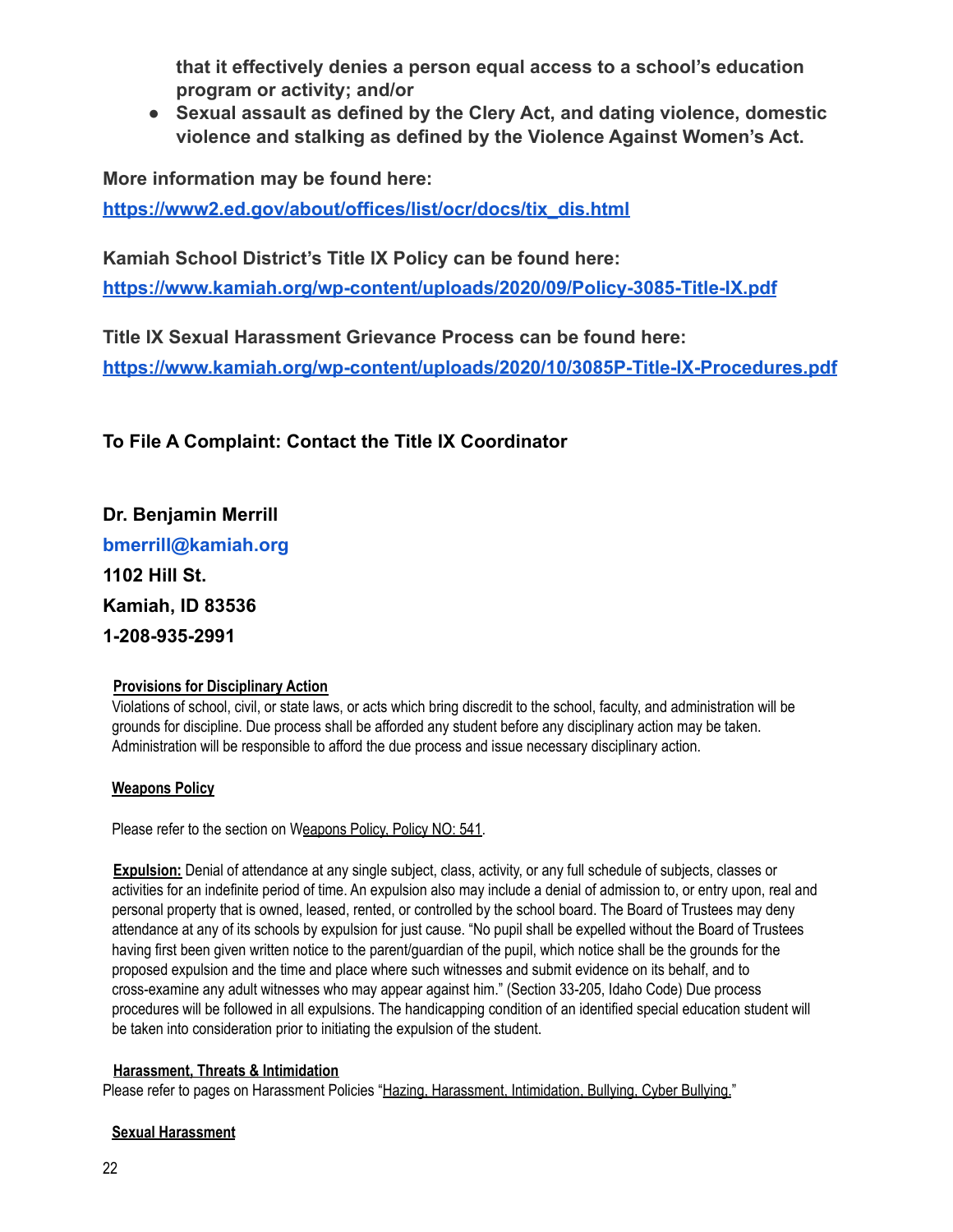It is the policy of Kamiah School District to maintain learning and working environment that is free from sexual harassment. The School District prohibits any form of misconduct that undermines the student's relationship with educators and with other students. No student, male or female, should be subject to unasked for or unwelcome sexual overtures or conduct, either verbal or physical. Sexual harassment does not refer to occasional compliments of an acceptable nature. Sexual harassment refers to sexual overtures or conduct that is not welcome, that is personally offensive, that affects morale, that may create a hostile environment, and that, interferes with a student's ability to study or participate in school activities.

1. Students who believe they are being harassed should report the situation to school personnel.

2. Any employee of the school district receiving a report of harassment from anyone will report the matter to a school administrator immediately.

The school district will act to investigate all complaints, formal or informal, verbal or written, and to discipline or take appropriate action against any student who is found to have violated this policy.

## **Cheating**

Students who are caught cheating on assignments or tests will receive a zero on that assignment or test. Repeated occurrences of cheating may result in loss of credit.

## **Plagiarism**

Plagiarism means presenting someone else's words or ideas as your own. It is a form of stealing and is a serious offense. You must credit your sources for any ideas you use that are not common knowledge and are not your own. Work submitted containing plagiarized materials for credit will result in a zero. Repeated offenses may result in loss of credit for the course.

## **Forgeries**

A student who takes the liberty of forging a faculty member's signature, a parent's signature or another person's signature can be suspended up to five (5) school days.

#### **The following chart shows the range of consequences administrators can use in disciplining students. This range of consequences is progressive. Repeated offenses in any one category, or combination of categories , will result in more severe sanctions.**

## NOTES:

1. X---indicates options that may be exercised.

2. Principals (or their designee) may suspend up to five days per incident. The Superintendent or School Board may also extend the days of suspension assigned by the principal (designee).

3. Suspension/Expulsion: Any student who is suspended/expelled is not allowed to come on school property at any time (24 hours/day, 7days/week)

4. Students who are suspended (out of school) will have the opportunity to make up work missed during the period of suspension. Students are encouraged to keep current with their work, so that they are not behind when they return to school.

5. Students on in-school suspension will be allowed full-credit, for all work done, if all work is turned in upon return to regular classes. In-school suspension will be utilized for doing school work.

6. Elementary consequences will always start with school discipline and detention. Suspension and expulsion are options for K-4 students in all categories.

7. Consequences for students in grades 5-12 are shown on the following charts.

8. Length of expulsion will be determined by the Board of Trustees based on recommendations made by the building principal, except for those areas indicating "one year calendar".

9. Inappropriate dress (Item #19 on chart):

1<sup>st</sup> Offense: Students' parents bring a change of clothing, or the child will be sent home to change. 2<sup>nd</sup>

Offense: Students will change clothing and receive detention. 3<sup>rd</sup> Offense: Student will be suspended with a parent conference.

10. For the purpose of this policy, assault shall be defined as: An intentional contact with another person that would be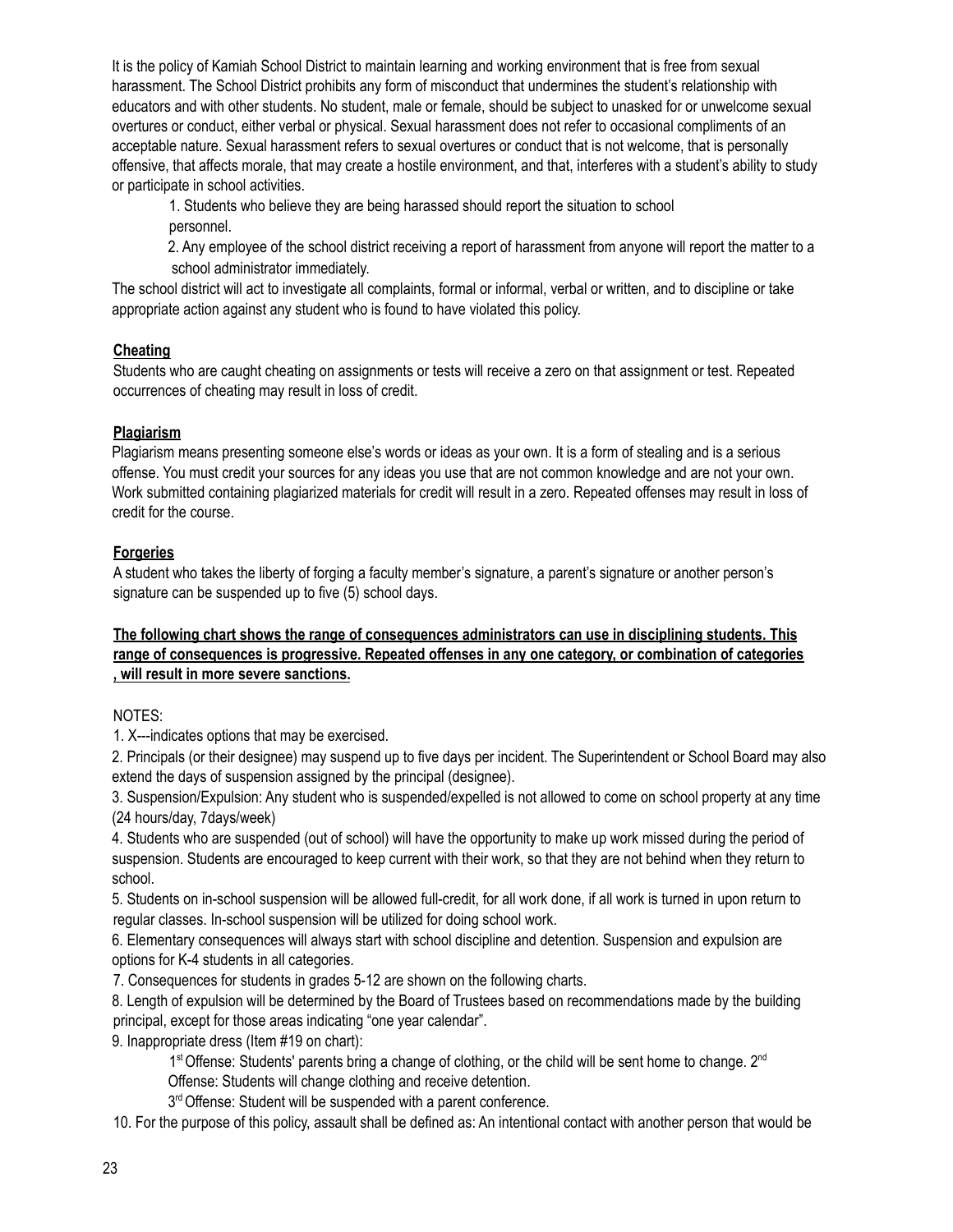harmful or offensive to the ordinary person who is not duly sensitive; or an act done with unlawful force, with intent to inflict bodily injury of fear or fear of such injury, even if no injury be inflicted.

| <b>OFFENSE</b>                                                                                                                                                                                                       | <b>Detention</b> | Suspension                                                | <b>Expulsion</b>             | Notification         |
|----------------------------------------------------------------------------------------------------------------------------------------------------------------------------------------------------------------------|------------------|-----------------------------------------------------------|------------------------------|----------------------|
| The following list is not<br>exclusive of other<br>behaviors for which a<br>student may be disciplined<br>up to, and<br>including, expulsion and<br>notification of non-school<br>agencies.                          |                  | In-school<br>Out- of<br>-School                           | Emergency                    | Non-School<br>Agency |
| 1. Alcohol: Possessing,<br>using, or being under the<br>influence of alcohol, at<br>school, school functions, or<br>activities                                                                                       |                  | Up to 15<br>days +<br>Counseling                          | $2^{nd}$ -1 Calendar<br>year | X                    |
| 2. Arson: Knowingly or<br>recklessly cause a fire or<br>explosion which is dangerous<br>to human life; or damages or<br>threatens damage to any<br>structure or vehicle.                                             |                  |                                                           | $1ST - 1$ Calendar<br>year   | X                    |
|                                                                                                                                                                                                                      |                  |                                                           |                              |                      |
| 3. Assault and or battery,<br>harassment, threats or abuse<br>of district personnel:<br>Interfering with the discharge<br>of the official duties of district<br>personnel by intimidation,<br>force, or violence.    |                  | 1 <sup>st</sup><br>Up to -20 days<br>with<br>Counseling   | 2 <sup>nd</sup>              | X                    |
| 4. Grievous Assault and/or<br>battery on students:<br>Assaulting another with intent<br>to inflict substantial or great<br>bodily harm, or knowingly<br>inflicting substantial or great<br>bodily harm by any means. |                  | 1 <sup>st</sup><br>Up to $-20$<br>days with<br>Counseling | 2 <sup>nd</sup>              | X                    |
| 5. Burglary: Entering or<br>remaining unlawfully in a<br>district building with intent<br>to commit a crime.                                                                                                         |                  | Up to 20 days                                             |                              | X                    |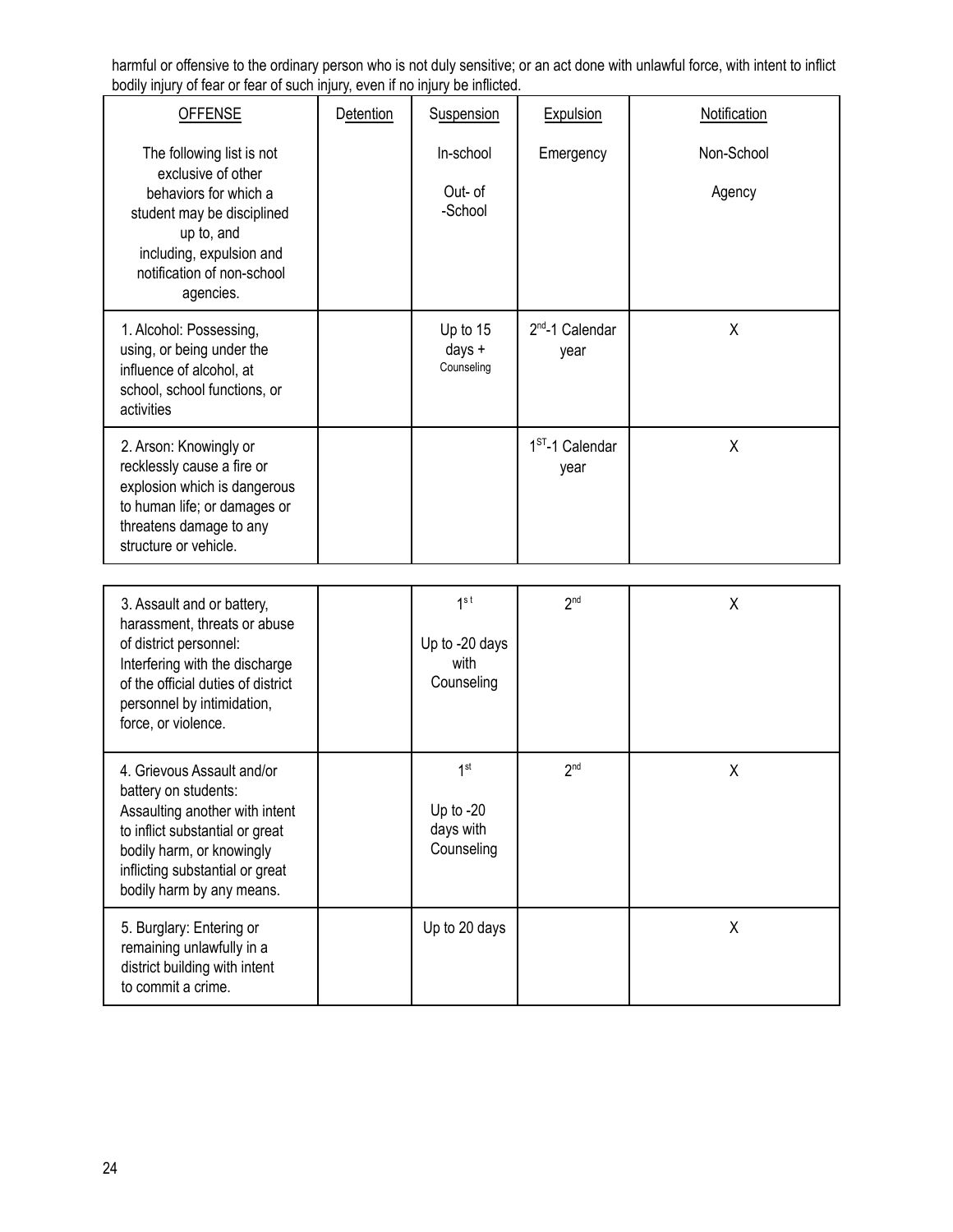| 6. Cheating: For example,<br>copying, plagiarism, using<br>crib notes etc.                                                                                                                                                                                      | $1st$ -zero on<br>assignment 2 <sup>nd</sup><br>-drop letter<br>grade for each<br>repeated<br>offense                                            |                                     |   |
|-----------------------------------------------------------------------------------------------------------------------------------------------------------------------------------------------------------------------------------------------------------------|--------------------------------------------------------------------------------------------------------------------------------------------------|-------------------------------------|---|
| 7. Controlled substances: (See<br>Drug/Alcohol/Tobacco Policy)<br>Possessing, using, or being<br>under the influence of drugs,<br>inhalants, or<br>controlled substances, or in<br>possession of drug<br>paraphernalia                                          | 1 <sup>st</sup><br>Up to -15 days<br>and<br>Counseling                                                                                           | 2 <sup>nd</sup> -1 Calendar<br>year | X |
| 8. Controlled substances:<br>Selling or distributing<br>controlled substances                                                                                                                                                                                   |                                                                                                                                                  | 1 Calendar year                     | X |
| 9. Over the counter<br>medicines: Sharing or<br>distributing (See<br>medication policy)                                                                                                                                                                         | Up to 5 days                                                                                                                                     |                                     |   |
| 10. Tobacco Use or<br>possession: See Drug and<br>Alcohol policy. Use or<br>possession of any tobacco<br>products including storing or<br>maintaining such products in<br>lockers, on self, or on<br>property of the district or at<br>school sponsored events. | $1st - 1$ day<br>suspension,<br>notification of<br>Law<br>Enforcement<br>$2^{nd}$ -5 day<br>suspension,<br>notification of<br>Law<br>Enforcement |                                     | X |

|                                                                                                                                               | $3rd - 15day$<br>suspension,<br>notification of<br>Law<br>Enforcement |   |   |
|-----------------------------------------------------------------------------------------------------------------------------------------------|-----------------------------------------------------------------------|---|---|
| 11. Criminal Acts as Defined<br>by Law not to otherwise<br>addressed in this policy: Refer<br>to State, County, and Federal<br>criminal codes | Χ                                                                     | х | х |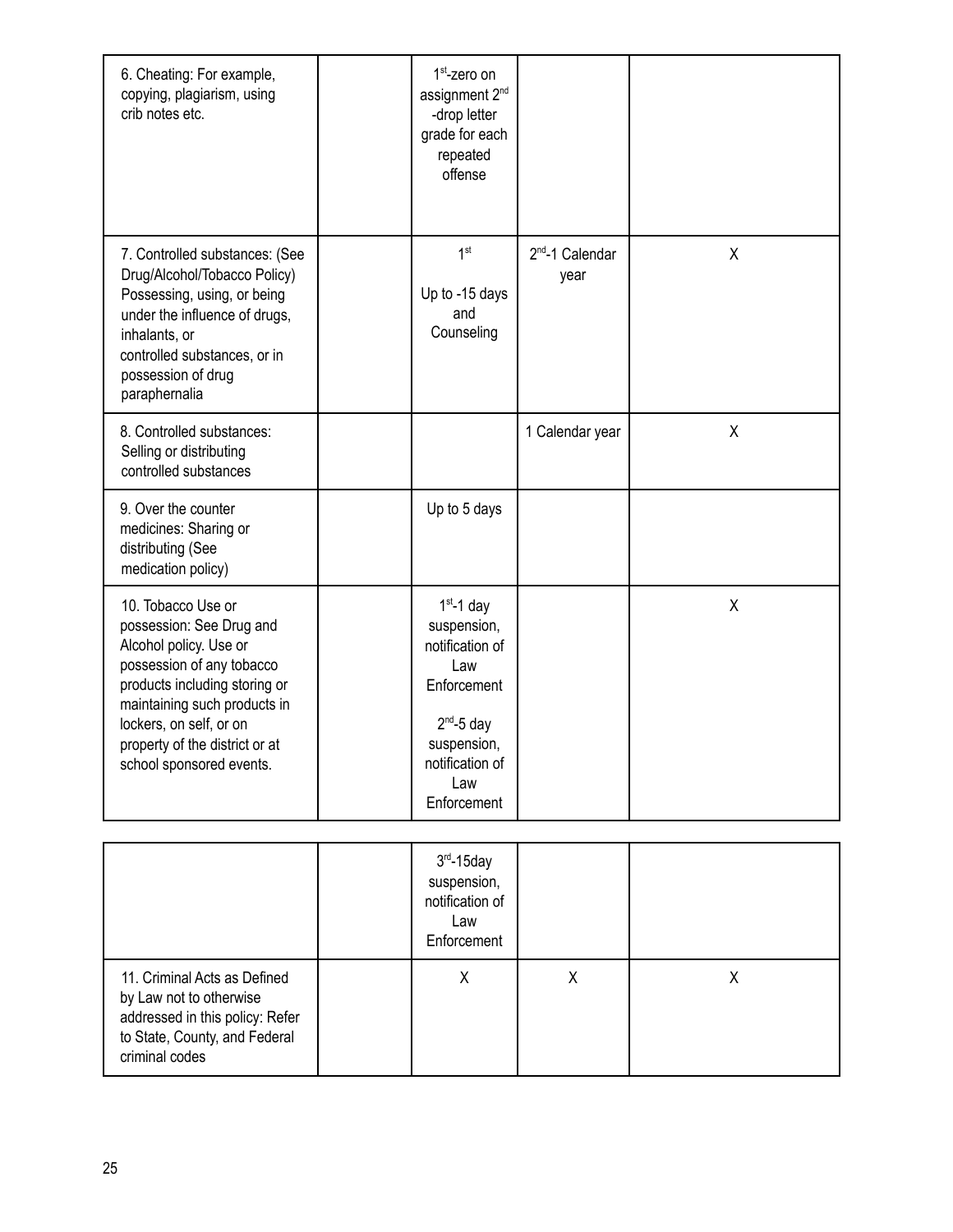| 12. Disrespect<br>And/orDefianceof school<br>authority. (Willful<br>Disobedience): Refusal to obey<br>reasonable directions for<br>requests of any staff<br>member, including<br>volunteers, aides, substitutes,<br>secretaries, custodians, food<br>service workers, or busses.                                      | Upto 5 Days                        | X | X |
|-----------------------------------------------------------------------------------------------------------------------------------------------------------------------------------------------------------------------------------------------------------------------------------------------------------------------|------------------------------------|---|---|
| 13. DisruptiveBehavior:<br>Conduct which interferes with<br>the educational process,<br>disruptive behavior in school,<br>assemblies, school activities<br>or on busses.                                                                                                                                              | Upto 5 Days                        | Χ | χ |
| 14. Extortion,<br>Intimidation, Blackmail,<br>Coercion: Obtaining Money<br>Or property by violence or<br>threat of violence.<br>Forcingorattemptingto<br>forceanothertodosomethinga<br>gainst hisorherwill<br>bythreatorforce.                                                                                        | Upto 20 Days<br>With<br>Counseling | Χ | χ |
| 15. Fighting: The Act Of<br>Quarreling involving any<br>physical altercations                                                                                                                                                                                                                                         | Upto 5 Days                        | χ | χ |
| 16. Forgery: Fraudulently<br>Using in writing the name of<br>another person, or falsifying<br>times, dates, grades,<br>addresses, or otherdata                                                                                                                                                                        | Upto 5 Days                        | χ | χ |
| 17. Harrassment:<br>Intimidatingor<br>harassingapersonbecause<br>ofthat<br>person'srace,color,sex,reli<br>gious<br>beliefs, ancestry, national<br>origin, or any other reason.<br>Threats To Cause injury,<br>property damage, or physical<br>confinement or restraint of the<br>person<br>threatened, orany otheract | Upto 10 Days<br>With<br>Counseling |   | χ |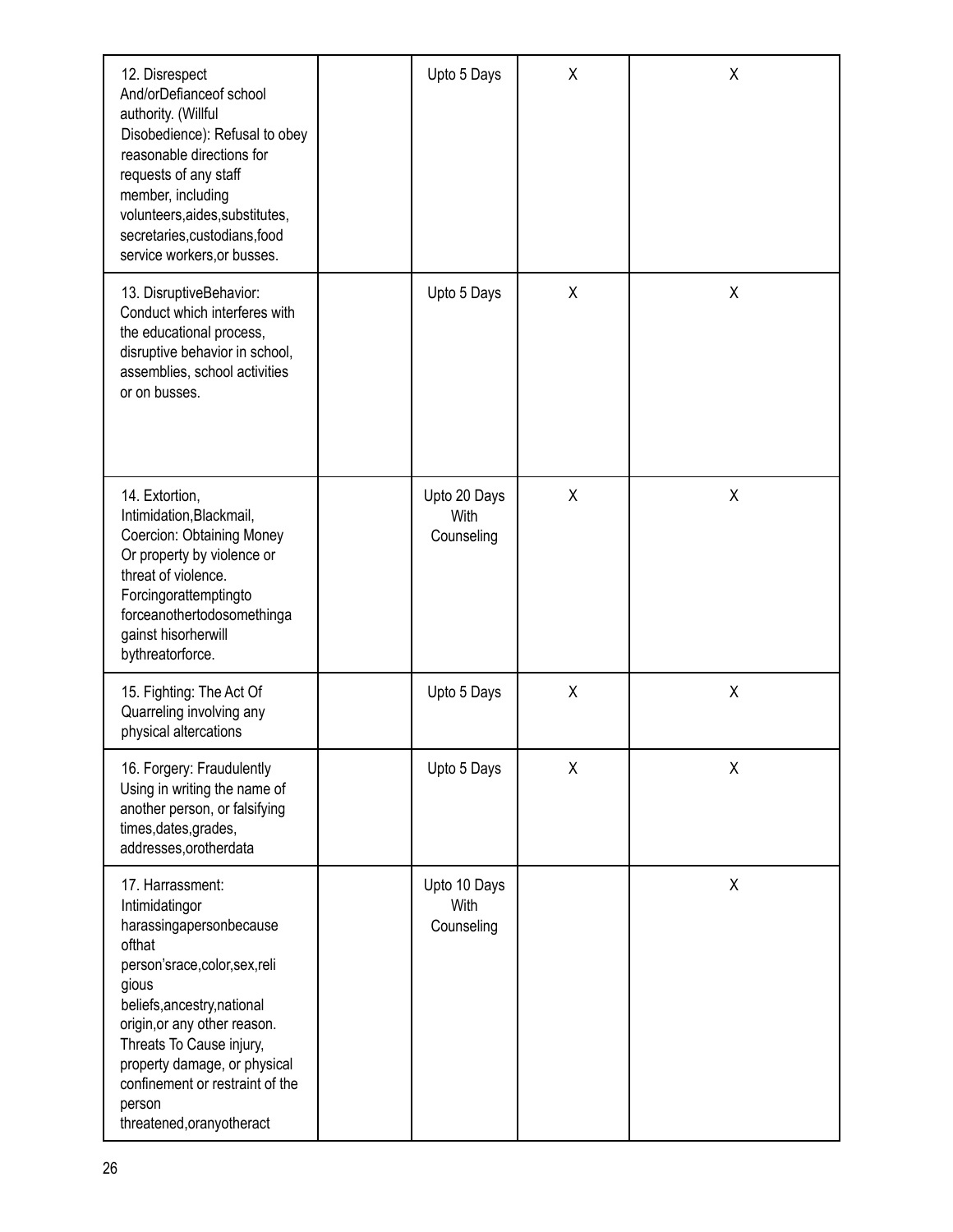| intended to substantially harm<br>the physical or mental health<br>of the person |  |  |  |
|----------------------------------------------------------------------------------|--|--|--|
| threatened.                                                                      |  |  |  |

| 18. Inappropriate Display of<br>Affection                                                                                                                                                                                                         | $1st - 1$ day<br>$2nd - 2$ days<br>$3rd - 3$ days   |   | X |
|---------------------------------------------------------------------------------------------------------------------------------------------------------------------------------------------------------------------------------------------------|-----------------------------------------------------|---|---|
| 19. Inappropriate<br>Dress/Disruptive Dress:<br>Dress or appearance that is<br>either obscene, presents a<br>health or safety problem,<br>causes a disruption of the<br>educational process, or<br>otherwise violates the district<br>dress code. | See Note #8                                         |   |   |
| 20. Lewd Conduct/Indecent<br>Exposure: Behavior that is<br>either obscene, such as<br>mooning, exposing oneself,<br>sexual misconduct etc.                                                                                                        | Up to 10 days                                       | X | X |
| 21. Possession of Stolen<br>Property: Knowingly<br>receiving, retaining,<br>possessing, concealing, or<br>disposing of stolen property.                                                                                                           | Up to 20 days                                       | X | X |
| 22. Robbery: Taking another's<br>property by force or threat of<br>force.                                                                                                                                                                         | Up to 20 days                                       | X | χ |
| 23. Theft: Stealing                                                                                                                                                                                                                               | $1st - 3$ days<br>$2nd - 5$ days<br>$3rd - 10$ days |   |   |
| 24. Trespass: Entering or<br>remaining unlawfully in<br>school buildings,<br>property, grounds, or at<br>school-sponsored events/or<br>refusing to leave when<br>asked.                                                                           | Up to 5 days                                        |   |   |